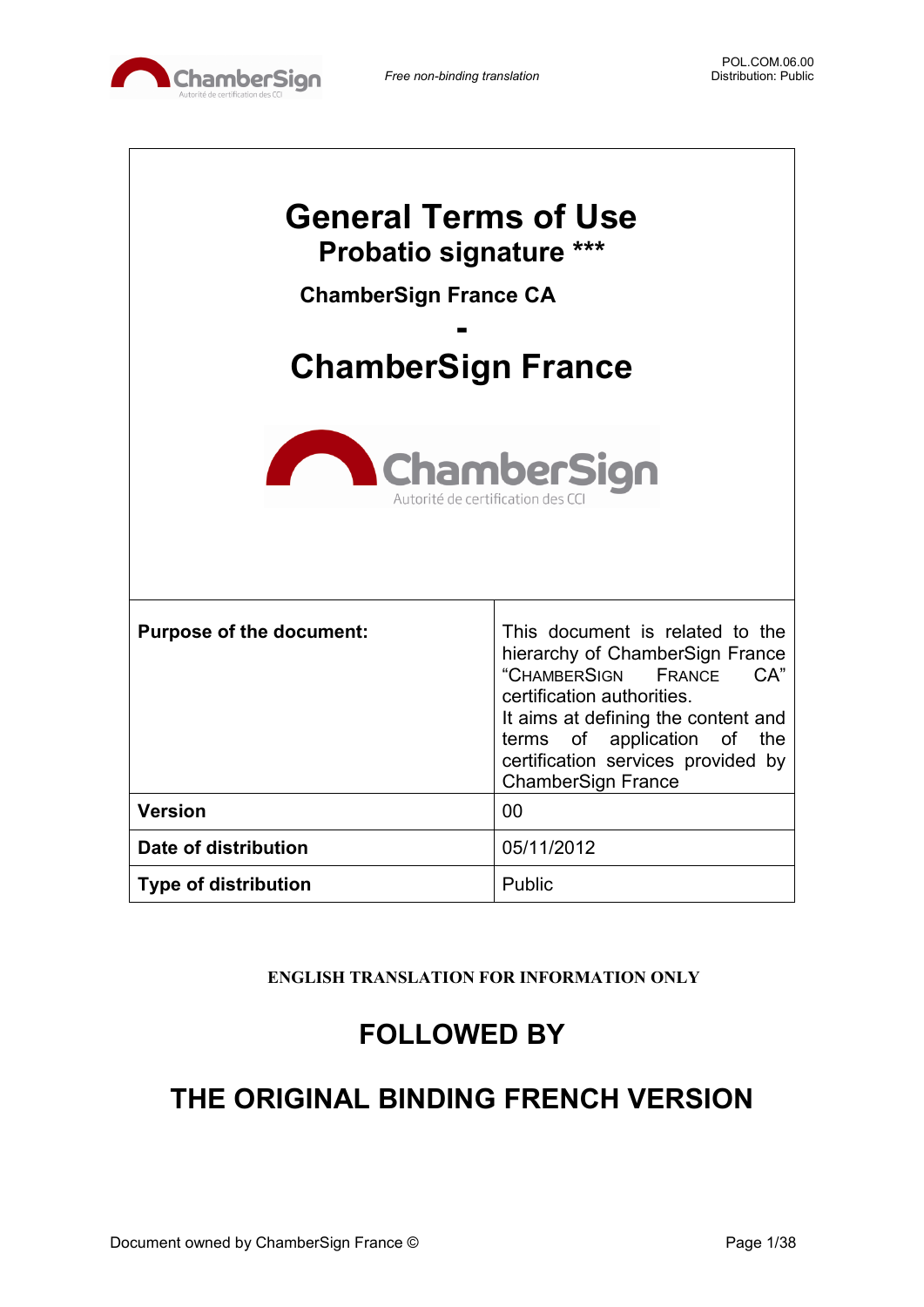

#### **CONTENTS**

#### **ENGLISH TRANSLATION FOR INFORMATION ONLY**

| 1.                                                   | <b>INTRODUCTION</b>                                                                                                                                                                                                                                                         | $\overline{4}$                                                                                                       |
|------------------------------------------------------|-----------------------------------------------------------------------------------------------------------------------------------------------------------------------------------------------------------------------------------------------------------------------------|----------------------------------------------------------------------------------------------------------------------|
| 2.                                                   | <b>DEFINITIONS</b>                                                                                                                                                                                                                                                          | $\overline{4}$                                                                                                       |
| 3.                                                   | <b>PURPOSE</b>                                                                                                                                                                                                                                                              | 6                                                                                                                    |
| 4.                                                   | <b>TERM - APPLICATION</b>                                                                                                                                                                                                                                                   | 6                                                                                                                    |
| 5.                                                   | <b>REQUESTS FOR CERTIFICATES AND RENEWAL</b>                                                                                                                                                                                                                                | $\overline{7}$                                                                                                       |
| 5.1<br>5.2<br>5.3<br>5.4<br>5.5<br>5.6<br>5.7<br>5.8 | <b>REGISTRATION OF CERTIFICATE APPLICATION FILES</b><br><b>VERIFICATION OF THE REQUEST</b><br>REJECTION OF THE REQUEST<br><b>ISSUANCE OF THE CERTIFICATE</b><br><b>ACCEPTANCE OF THE CERTIFICATE</b><br><b>ASSISTANCE</b><br><b>RENEWAL</b><br>AMENDMENT OF THE CERTIFICATE | $\overline{7}$<br>$\overline{7}$<br>$\overline{\mathcal{I}}$<br>$\overline{\mathcal{I}}$<br>8<br>8<br>$\,$ $\,$<br>8 |
| 6.                                                   | <b>CONDITIONS FOR USING CERTIFICATES AND RESTRICTIONS</b>                                                                                                                                                                                                                   | $\boldsymbol{9}$                                                                                                     |
| 7.                                                   | <b>CERTIFICATE VERIFICATION PROCEDURE</b>                                                                                                                                                                                                                                   | 9                                                                                                                    |
| 8.                                                   | <b>REVOCATION OF THE CERTIFICATE</b>                                                                                                                                                                                                                                        | 9                                                                                                                    |
| 9.                                                   | <b>CHAMBERSIGN'S OBLIGATIONS</b>                                                                                                                                                                                                                                            | 10                                                                                                                   |
| 10.                                                  | <b>HOLDER'S OBLIGATIONS</b>                                                                                                                                                                                                                                                 | 11                                                                                                                   |
| 11.                                                  | <b>OBLIGATIONS OF CERTIFICATE USERS</b>                                                                                                                                                                                                                                     | 12                                                                                                                   |
| 12.                                                  | <b>LEGAL REPRESENTATIVE'S OBLIGATIONS</b>                                                                                                                                                                                                                                   | 12                                                                                                                   |
| 13.                                                  | <b>PRICE</b>                                                                                                                                                                                                                                                                | 13                                                                                                                   |
| 14.                                                  | <b>GUARANTEES AND EXCLUSIONS</b>                                                                                                                                                                                                                                            | 14                                                                                                                   |
| 14.1<br>14.2                                         | <b>GUARANTEES</b><br><b>EXCLUSIONS</b>                                                                                                                                                                                                                                      | 14<br>14                                                                                                             |
| 15.                                                  | <b>LIABILITY</b>                                                                                                                                                                                                                                                            | 14                                                                                                                   |
| 16.                                                  | <b>INSURANCE</b>                                                                                                                                                                                                                                                            | 16                                                                                                                   |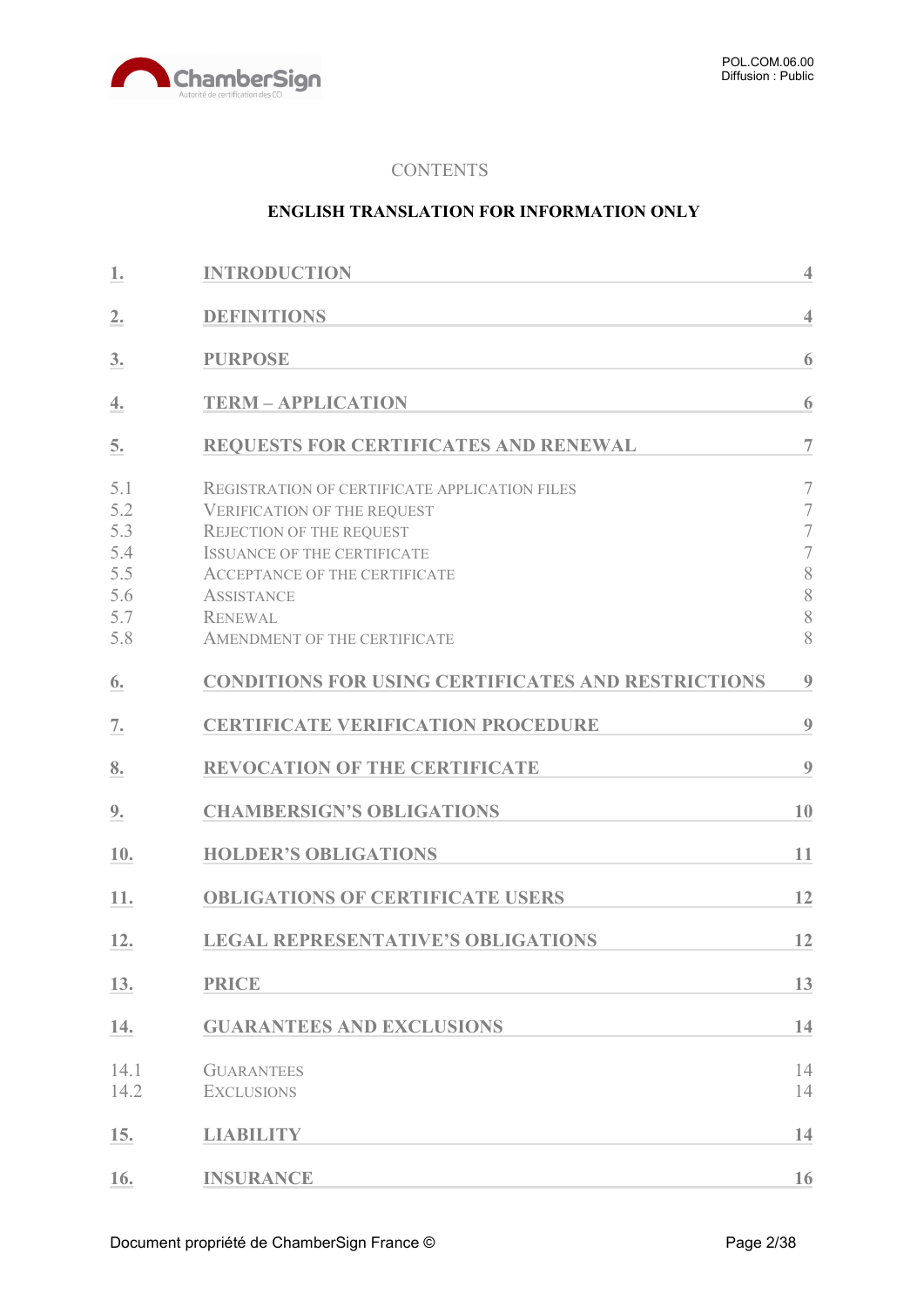# ChamberSign

|     | Autorité de certification des CCI                         |    |
|-----|-----------------------------------------------------------|----|
| 17. | <b>CONFIDENTIALITY</b>                                    | 16 |
| 18. | <b>INTELLECTUAL PROPERTY</b>                              | 16 |
| 19. | <b>PERSONAL DATA</b>                                      | 16 |
| 20. | <b>TERMINATION OF THE SUBSCRIPTION</b>                    | 17 |
| 21. | <b>GOOD FAITH</b>                                         | 17 |
| 22. | <b>CONSERVATION</b>                                       | 17 |
| 23. | <b>NULLITY</b>                                            | 18 |
| 24. | <b>ENTIRE AGREEMENT</b>                                   | 18 |
| 25. | <b>LANGUAGE - BINDING VERSION</b>                         | 18 |
| 26. | <b>DISPUTE SETTLEMENT - JURISDICTION - APPLICABLE LAW</b> | 18 |
|     |                                                           |    |

| <b>VERSION ORIGINALE EN FRANCAIS</b> | 20 A 38 |
|--------------------------------------|---------|
|                                      |         |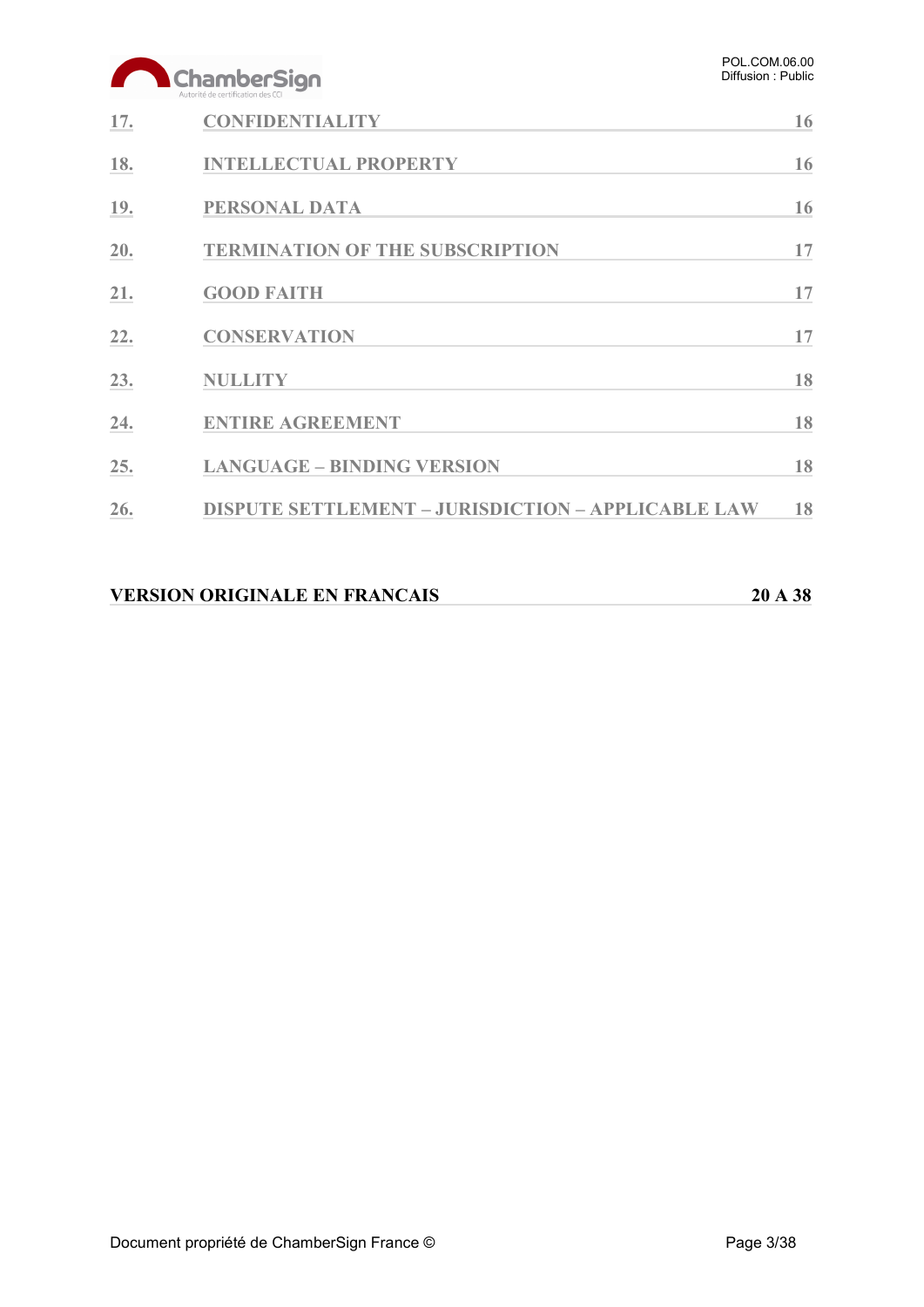

<span id="page-3-0"></span>1. ChamberSign France provides the legal representative, holder and certificate user with certification services.

2. Any use of the services offered implies the consultation and unreserved acceptance of these general terms.

3. The legal representative, holder and certificate user acknowledge that they have read, understood and approved these general terms and the certification policy of the Probatio signature \*\*\* certificate of ChamberSign France CA 1.2.250.1.96.1.7.1.1, accept their content in full and acknowledge that they are bound by all of their provisions.

4. The legal representative, holder and certificate user acknowledge that they have the necessary skills and means for using the certificates.

5. The certificate user acknowledges having checked that the IT configuration used is completely secure and that it does not contain any virus and that it is in perfect working condition.

6. The legal representative, the holder and the certificate user acknowledge that they are aware of the type, purpose and terms of using the certificates and have claimed and obtained the information required for using the certificates in full knowledge of the facts.

#### <span id="page-3-1"></span>**DEFINITIONS**

7. The terms defined below shall have the following meanings between the parties:

- "user application": application services using certificates issued by ChamberSign France for purposes of signature of the holder;

- "certification authority" or "CA": legal entity which, within an electronic certification service provider (CSP), is in charge, in the name and under the latter's liability, of applying a certification policy and has the capacity to issue electronic certificates in relation to this certification policy. It is hereafter referred to by the words "ChamberSign France". It is qualified in article 7 of decree no. 2001-272 of  $30<sup>th</sup>$  March 2001 taken as application of article 1316-4 of the French Civil Code and regarding electronic signatures;

**-** "key pair": couple of keys made up of one public key and one private key, generated in relation to a PKI-type of infrastructure (technical solutions based on public-key cryptography);

**-** "registration office" or "RO": checks the identification information of the future holder of a certificate, and where necessary other specific attributes, before transferring the corresponding request to the appropriate KMI department;

- "certificate": electronic file certifying that a key pair belongs to the holder or to the material element or software identified in the certificate. The certificate is signed by the certification authority;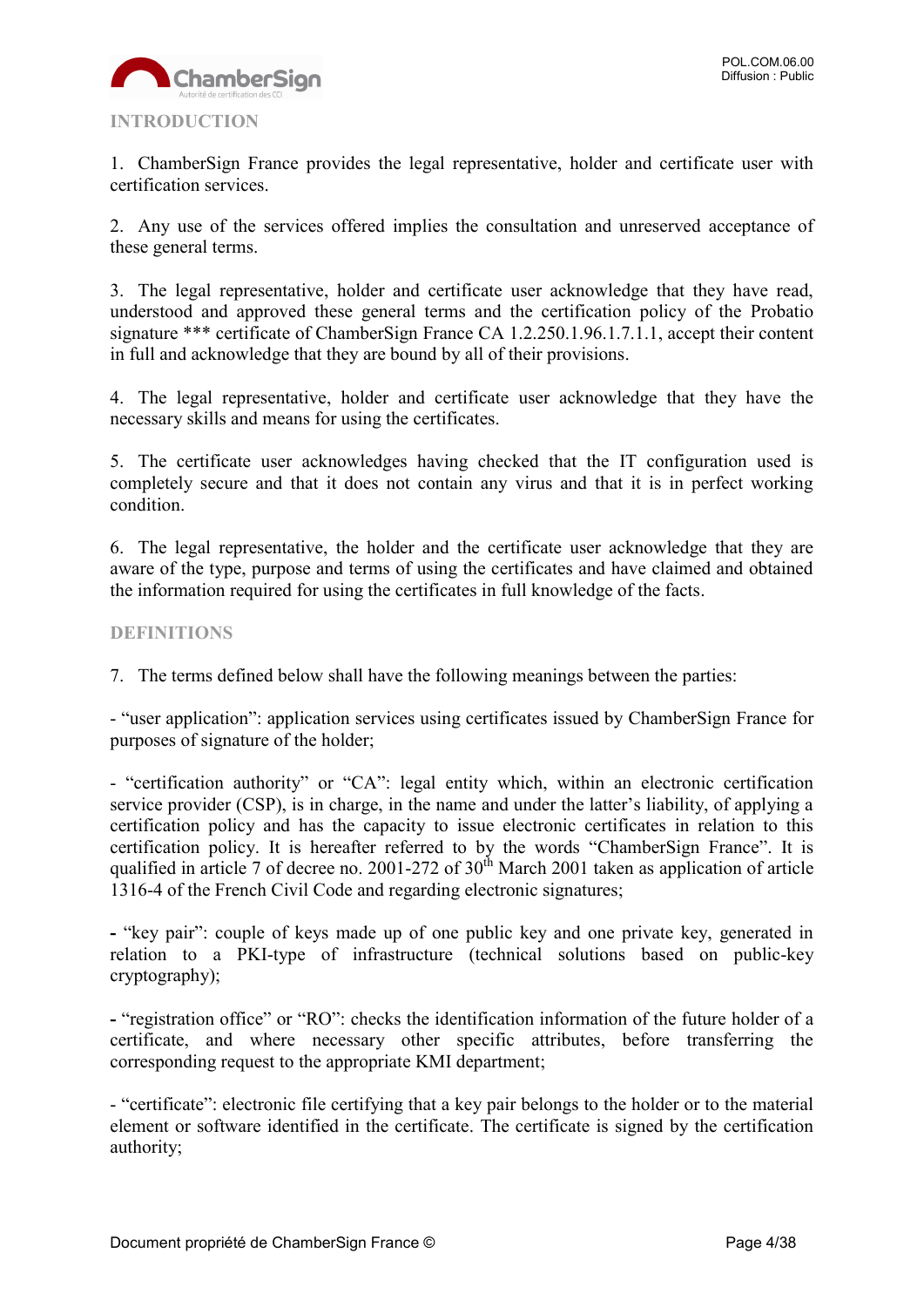

- "compromise": disclosure or suspected disclosure or loss of confidential information as a result of infringing a security measure and leading to a possible loss in confidentiality and/or integrity of the data in question;

- "certification practices statement"**:** text defining the practices used by a certification authority in order to issue certificates and more generally the practices of all of the components of the certification authority in the whole life-cycle of a certificate; hereafter referred to as "CPS";

**-** "confidential data": the holder's strictly personal data which should absolutely be kept secret and which are: the certificate's private key, the collection code and the activation code of the private key;

- "entity": administrative authority or company defined broadly, i.e. also private-law legal entities such as associations;

- "key management infrastructure": series of components, functions and processes devoted to managing cryptographic keys and their certificates used by trustworthy services; hereafter referred to as "KMI";

- "LAR": list of certification authority revoked certificates;

- "CRL": certificate revocation list;

- "OID": object identifier identifying the certification authority's certification policy;

**-** "certification policy": series of rules, identified by a name (OID), defining the standards with which ChamberSign France complies in relation to these terms and indicating the applicability of a certificate to a particular community and/or to a class of applications with shared security standards; hereafter referred to as "CP";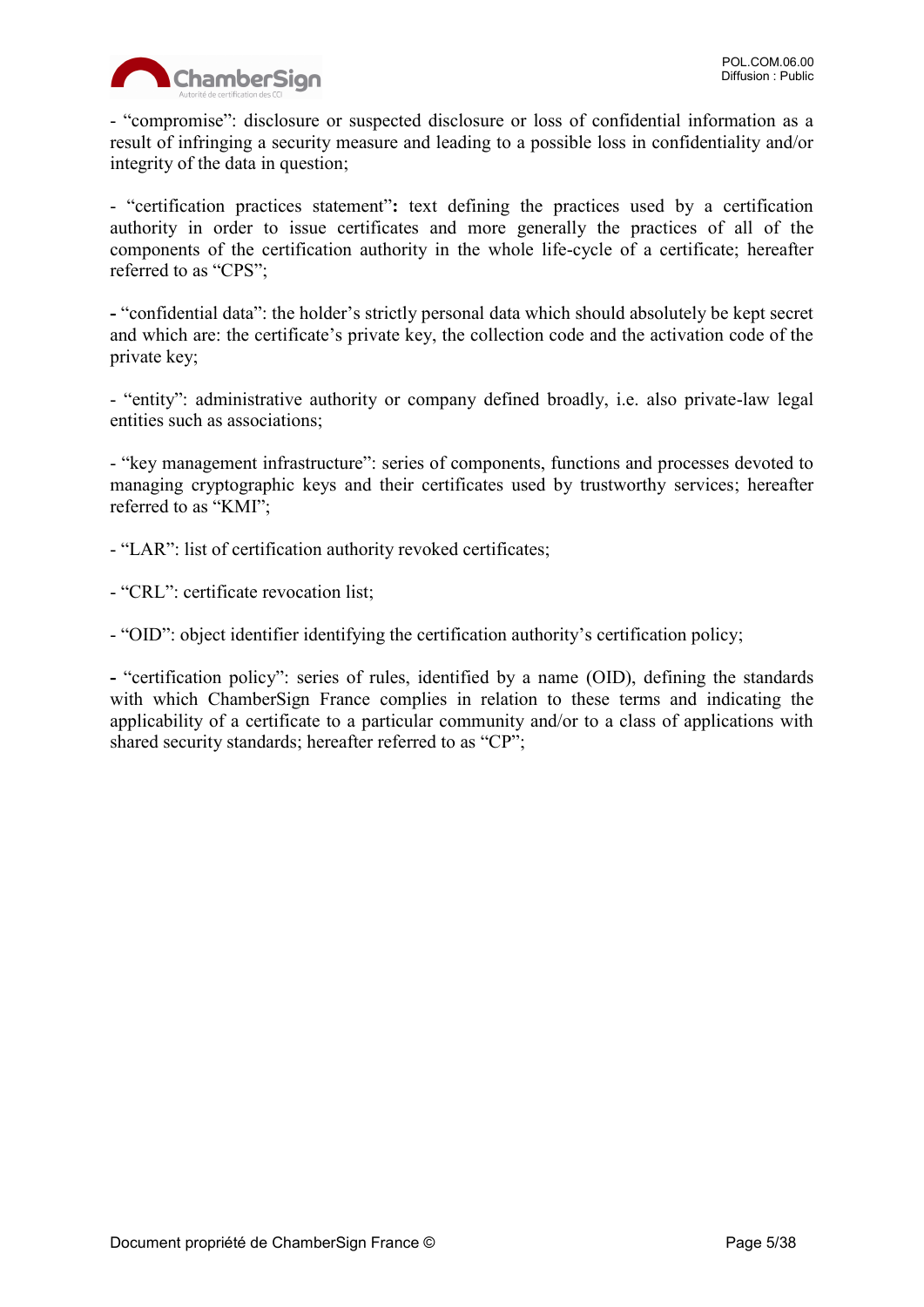

**-** "holder"**:** private individual identified in the certificate and who holds the private key corresponding to the public key that is in this certificate;

**-** "revocation": action performed by the holder, a legal representative of the entity or ChamberSign France which aims at ceasing the validity of the certificate. This action may be performed further to a change in information contained in the certificate or in the case of a compromise. In this respect, a certificate which has been revoked is recorded on the CRL (certificate revocation list);

**-** "electronic signature": use of a reliable identification process guaranteeing its relation with the deed to which it is attached, in accordance with applicable legislation;

-"certificate user": entity or private individual receiving a certificate and who relies on it for checking an electronic signature from the holder of the certificate; Example: addressee of a signed email or signatory of a contract signed electronically.

#### <span id="page-5-0"></span>**PURPOSE**

8. These general terms aim at defining the content and methods of application of the certification services provided by ChamberSign France as certification authority to the holders and legal representative, and at specifying the undertakings and obligations of these various parties involved.

#### <span id="page-5-1"></span>**TERM – APPLICATION**

9. These general terms of use are binding on the legal representative and the holder, as from their acceptance by the latter. They vouch for these general terms being respected by the certificate user.

10. These general terms are binding throughout the whole period of the services being put online, without prejudice to any updates to them.

11. ChamberSign France undertakes to provide the legal representative and the holder, with the new general terms of use.

12. Any use of the services by the legal representative and the holder after the amendments of the general terms implies acceptance by the latter of the new general terms.

13. The general terms of use apply as from their signature.

14. The supply of the certification services is subject to the payment of the agreed price.

15. The general terms of use are signed for a period of three years.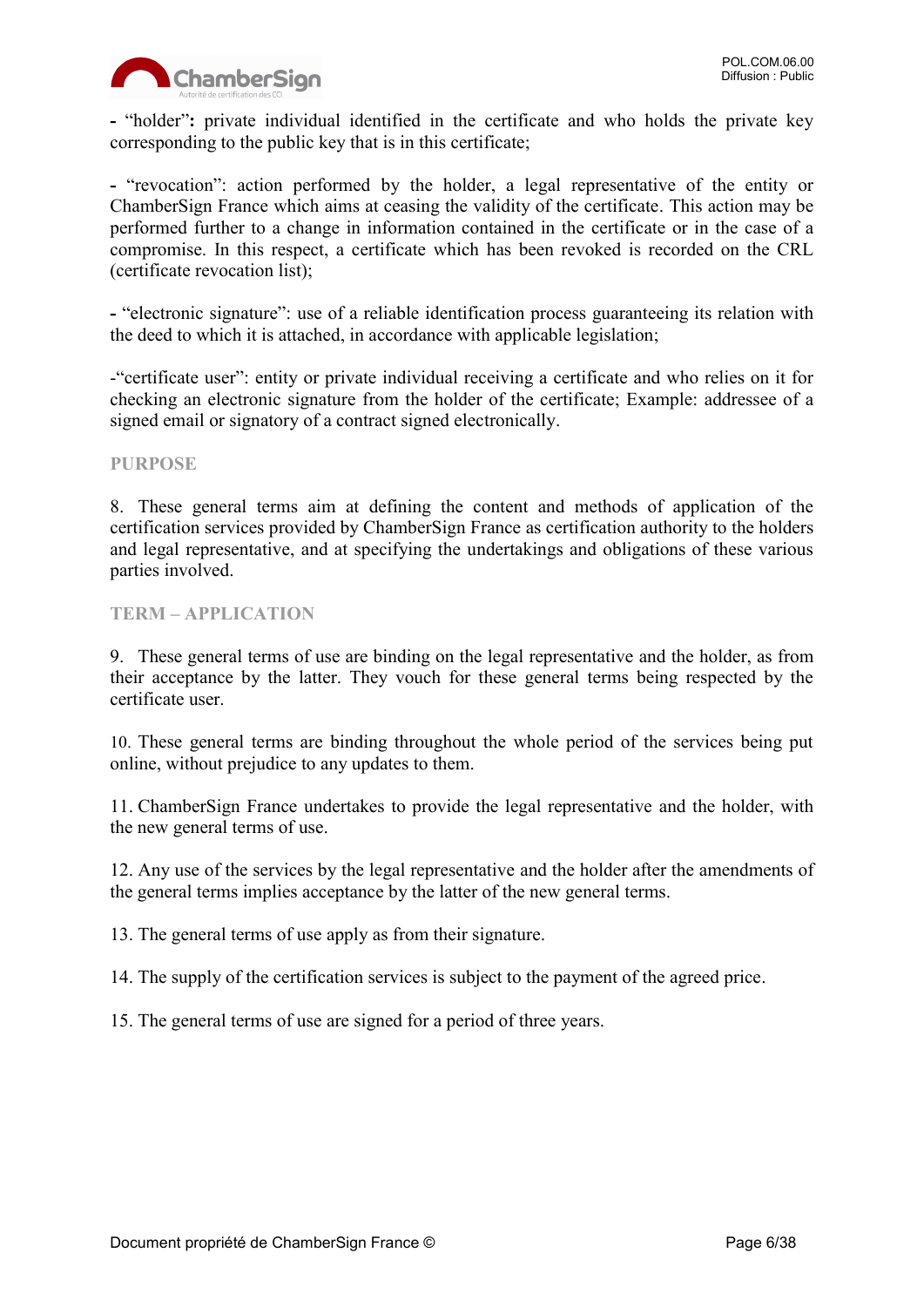

#### <span id="page-6-0"></span>**REQUESTS FOR CERTIFICATES AND RENEWAL**

#### <span id="page-6-1"></span>**1.1 REGISTRATION OF CERTIFICATE APPLICATION FILES**

16. The certificate application file sent to ChamberSign France will include at least the following elements:

- a written certificate request, signed and dated less than three months ago by the future holder and, if different, by the legal representative or his/her assignee;
- an official valid identification document of the future holder including an ID photograph presented to ChamberSign France which keeps a copy of it;
- an official valid identification document of the signatory of the request including an ID photograph presented to ChamberSign France which keeps a copy of it;
- the general terms of use, signed.

17. The holder or the legal representative of the entity may make a certificate request by completing the certificate request form on the ChamberSign France website: [www.chambersign.fr.](http://www.chambersign.fr/)

18. They then send the supporting documents required by post, or attend the registration office directly.

19. The supporting documents to be enclosed when making an initial certificate request are specified in the subscription form.

<span id="page-6-2"></span>**1.2 VERIFICATION OF THE REQUEST**

20. The registration office performs the following operations:

- checks and confirms the identity of the future holder;
- checks the coherency of the supporting documents presented;
- ensures that the future holder is aware of the terms applicable for using the certificate as stipulated in this document.
- <span id="page-6-3"></span>**1.3 REJECTION OF THE REQUEST**

21. In the case of missing documents and after a reminder regarding the supply of these documents, the registration office reserves the right to reject the certificate request.

22. It informs the holder, or legal representative of the entity of the same.

<span id="page-6-4"></span>**1.4 ISSUANCE OF THE CERTIFICATE**

23. After authentication of the origin and verification of the integrity of the request sent by the registration office, ChamberSign France generates the certificate, the holder's key pair, his/her signature mechanism, the activation codes ...

24. Each certificate request is subject to a one-on-one meeting of the holder with an RO.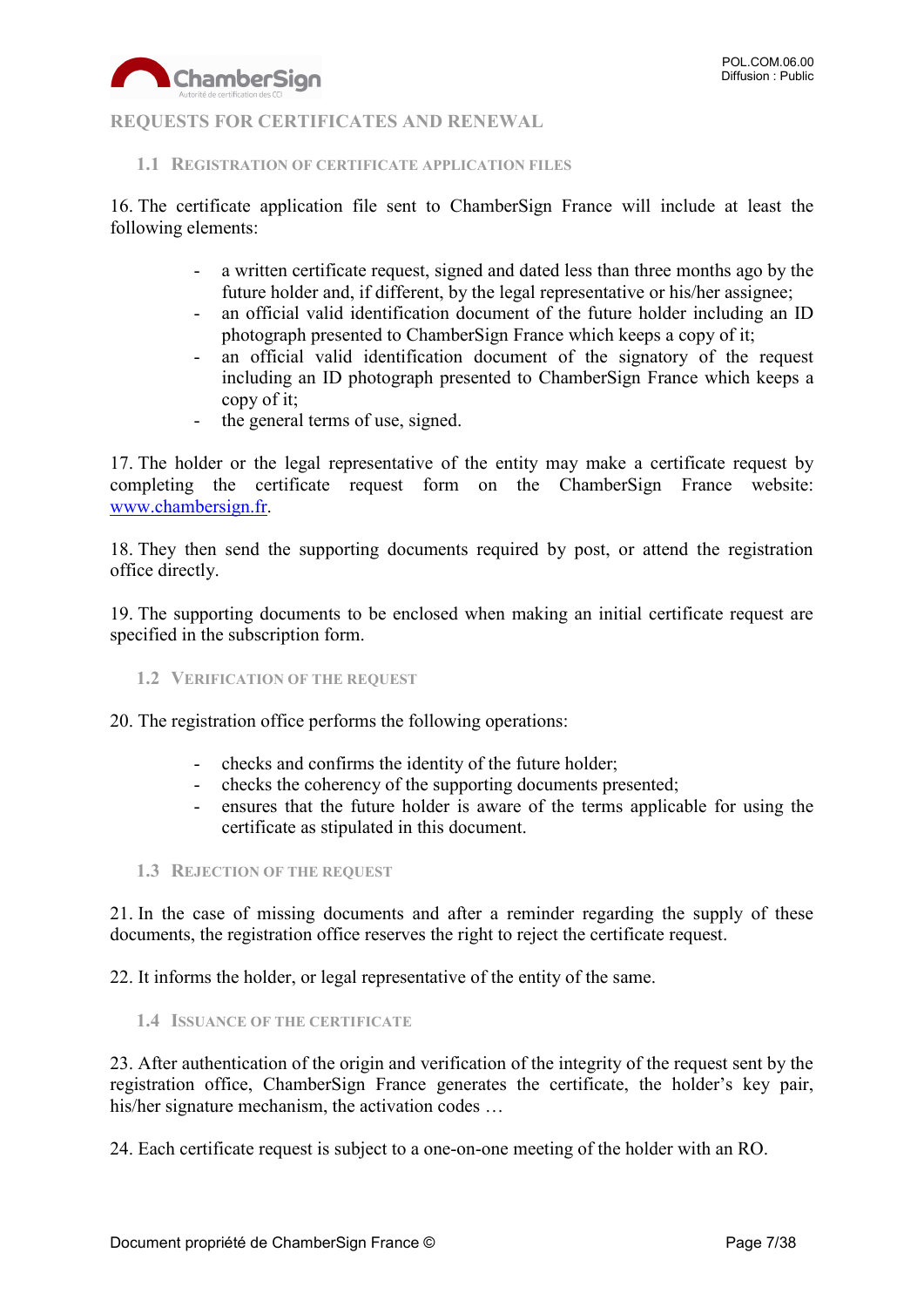

25. The one-on-one recognition process may be performed, where appropriate, with a representative of ChamberSign France empowered for this purpose during the latter's visit to the holder, in particular when performing a training session on electronic signatures given by ChamberSign France.

26. The availability of the certificates issued by ChamberSign France after the registration process gives rise to the issue of an availability notice via email sent to the holder who should follow the instructions set out in the said message in order to collect them.

27. For certificates confined on physical media (USB flash drives), the physical media and ChamberSign France certificates are collected from the RO. These certificates are generated on Gemalto MultiApp ID IAS ECC media.

28. The holder must collect his/her certificate as from receipt of the message informing him/her of its availability. ChamberSign France reserves the right to abandon the certificate issuance process if the holder has not come forward to collect his/her certificate 2 months after the said message.

<span id="page-7-0"></span>**1.5 ACCEPTANCE OF THE CERTIFICATE**

29. ChamberSign France is informed of the collection of each certificate. The holder must test his/her certificate by using the service provided for this purpose on the ChamberSign France website.

30. The holder is required to inform ChamberSign France of any inaccuracy or fault in the Certificate within seven business days following the collection of the Certificate, in order for the latter to be revoked and a new one provided.

31. The holder tests and accepts explicitly his/her certificate.

<span id="page-7-1"></span>**1.6 ASSISTANCE**

32. In order to assist the holder, technical instructions on using the certificate are delivered to him/her during the one-on-one meeting and a telephone assistance or hot line is available on 08 92 23 02 52 (0.34 Euros incl. taxes per minute in Metropolitan France only) from 9a.m. to noon and from 2p.m. to 5p.m., on business days.

33. A tutorial and a FAQ section are available on the ChamberSign France website at the following address: [http://www.chambersign.fr.](http://www.chambersign.fr/)

<span id="page-7-2"></span>**1.7 RENEWAL**

34. The certificate subject matter hereof can't be renewing.

<span id="page-7-3"></span>**1.8 AMENDMENT OF THE CERTIFICATE**

35. The amendment of a certificate corresponds to changes in information without changing the public key. ChamberSign France does not make any amendment to a certificate; in the case of a change in the information contained in the certificate, a new certificate request must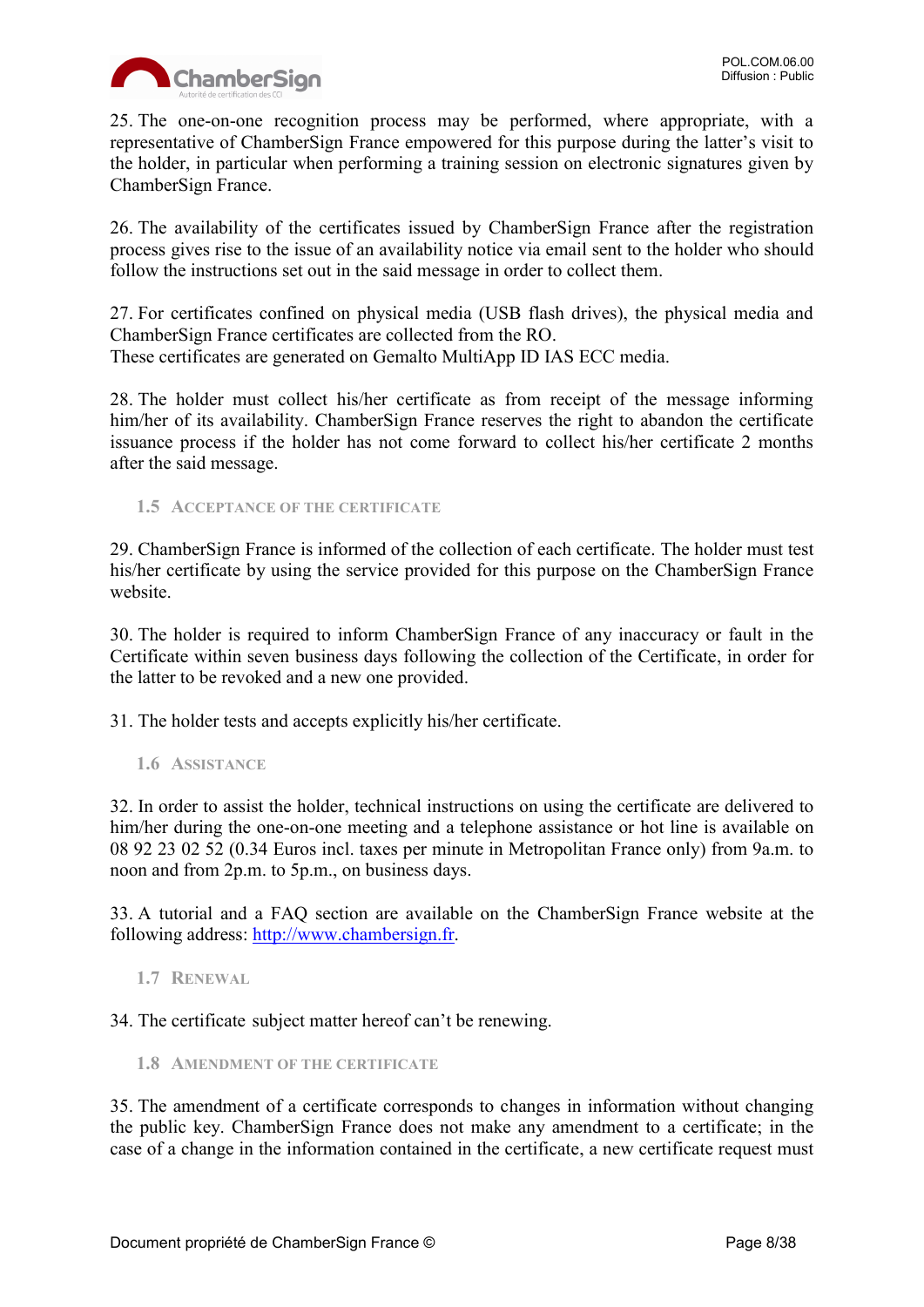

be made, in accordance with the terms and conditions set out in paragraphs 68 and 88 of these general terms of use.

# <span id="page-8-0"></span>**CONDITIONS FOR USING CERTIFICATES AND RESTRICTIONS**

36. The use of the holder's private key and of the certificate must remain strictly limited to electronic signature services.

37. The certificates must not be used for personal purposes.

38. For signature purposes, the certificates may not be used for transactions exceeding an amount of  $€500000$ .

### <span id="page-8-1"></span>**CERTIFICATE VERIFICATION PROCEDURE**

39. ChamberSign France undertakes to provide a consultancy service on its [www.chambersign.fr](http://www.chambersign.fr/) website enabling to check the validity of the certificates it has issued.

40. This service is available 24 hours a day.

41. The information made available by ChamberSign to the certificate user will enable the latter to check and validate the status of a certificate and of all of the corresponding certification chain, prior to its use, i.e. to check the signatures of the chain's certificates, as the signatures guarantee the origin and integrity of the CRL / LAR.

# <span id="page-8-2"></span>**REVOCATION OF THE CERTIFICATE**

42. The Certificate may be revoked at any time either by fax, or by registered letter with confirmation of receipt sent to the RO, or online from the following website: [www.chambersign.fr.](http://www.chambersign.fr/)

43. A certificate may be revoked in particular for the following reasons:

- amendment in information contained in the certificate;
- inaccurate information provided in the registration file;
- lack of payment of the price of the certificate by the legal representative or the holder;
- possible or proved compromise of the holder's private key;
- lack of respect by the holder of the rules for using the certificate;
- lack of respect by the holder and/or the entity of ChamberSign France's CP obligations;
- performance of fraudulent operations;
- termination of the subscription;
- request for revocation of the certificate;
- departure, change in address, death of the holder;
- transfer or stoppage of activity of the holder's entity.

#### 44. The revocation request may be made by the following persons:

- holder;
- a legal representative of the entity;
- ChamberSign France.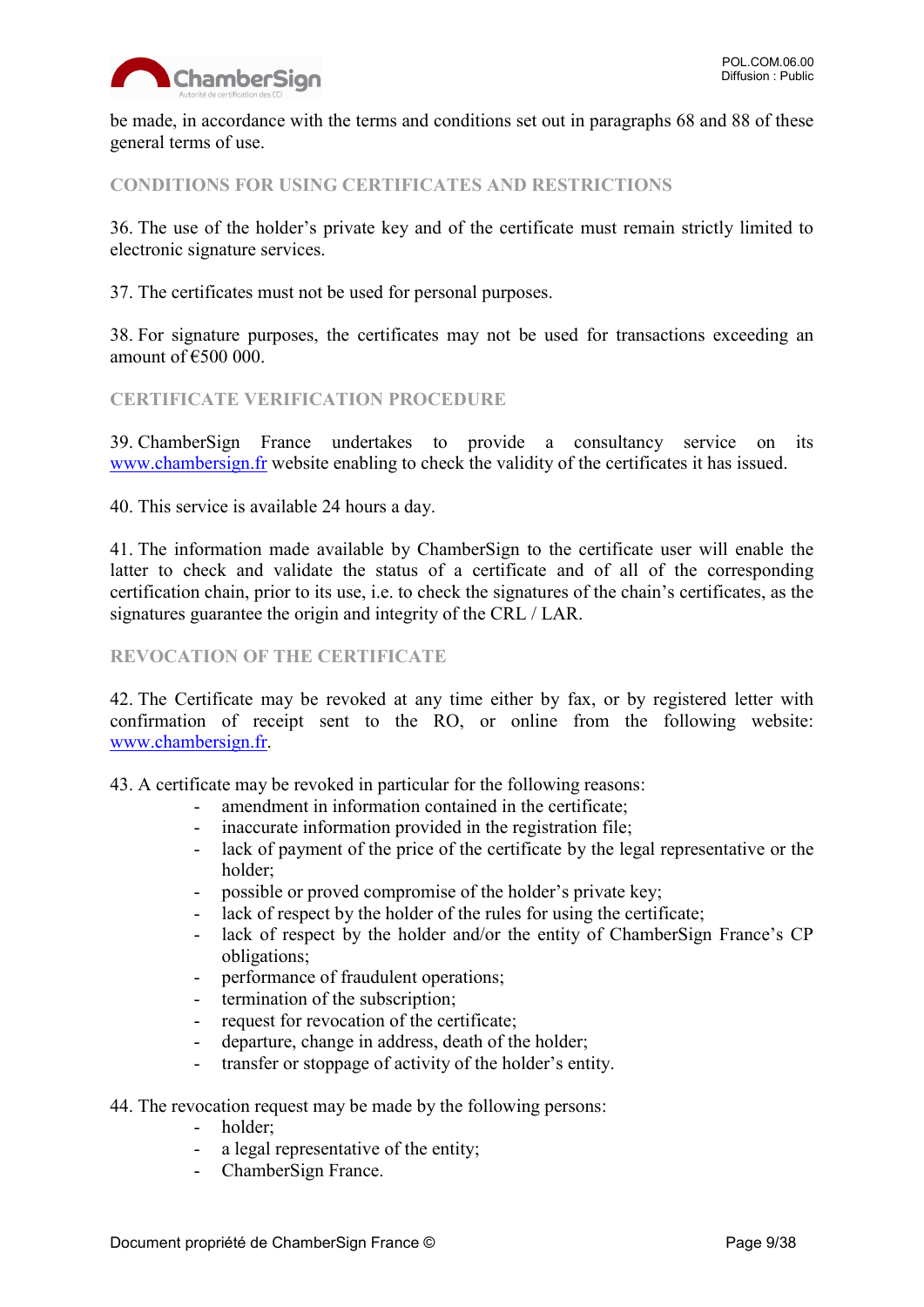

45. When several certificates are stored on the same medium by the holder, the holder must revoke all of these certificates.

46. The revocation request may be made 24 hours a day on the ChamberSign France website.

47. The revocation request may undergo a verification procedure of the information regarding the person making the request and their authority in relation to the certificate.

48. The holder receives confirmation of this revocation, by email.

49. The holder acknowledges and accepts that any use of the certificate, after having become aware of the occurrence of any of the above-mentioned events, will be at his/her own risk, without prejudice to any legal action for liability that ChamberSign France reserves the right to instigate against the holder.

#### <span id="page-9-0"></span>**CHAMBERSIGN'S OBLIGATIONS**

50. ChamberSign France allocates an OID to its CP which is included in the corresponding certificates that it undertakes to have evolved in the case of evolution in its CP.

51. It undertakes to ensure the control by the Registration Office of the identification of the Holder and the Legal Representative wishing to obtain a signature Certificate.

52. ChamberSign France undertakes to perform the certification services in accordance with the terms and conditions and subject to the restrictions of these general terms of use.

53. ChamberSign France undertakes to show the users of its certificates that it has issued a certificate for a given holder and that this holder has accepted the certificate.

54. It undertakes to endeavour to create and issue certificates that contain information deemed as accurate.

55. For this, ChamberSign France undertakes to ensure that the certificate application file is complete, and that the documents provided apparently comply.

56. It undertakes to ensure that the electronic signature certificate is delivered to the holder within a period of 48 hours as from receipt of a full file by the registration office.

57. It undertakes to establish, by issuing a certificate, a link between the identity of a person and the information contained in the said certificate.

58. Should the legal representative use the services of an assignee, the Registration Office undertakes to inspect the assignee's identity and to check the existence of an authorisation signed between the legal representative and the assignee.

59. ChamberSign France takes all reasonable steps to ensure that the holders are aware of their rights and obligations regarding the use and management of the keys, the certificates and the equipment and software used for the purpose of the KMI.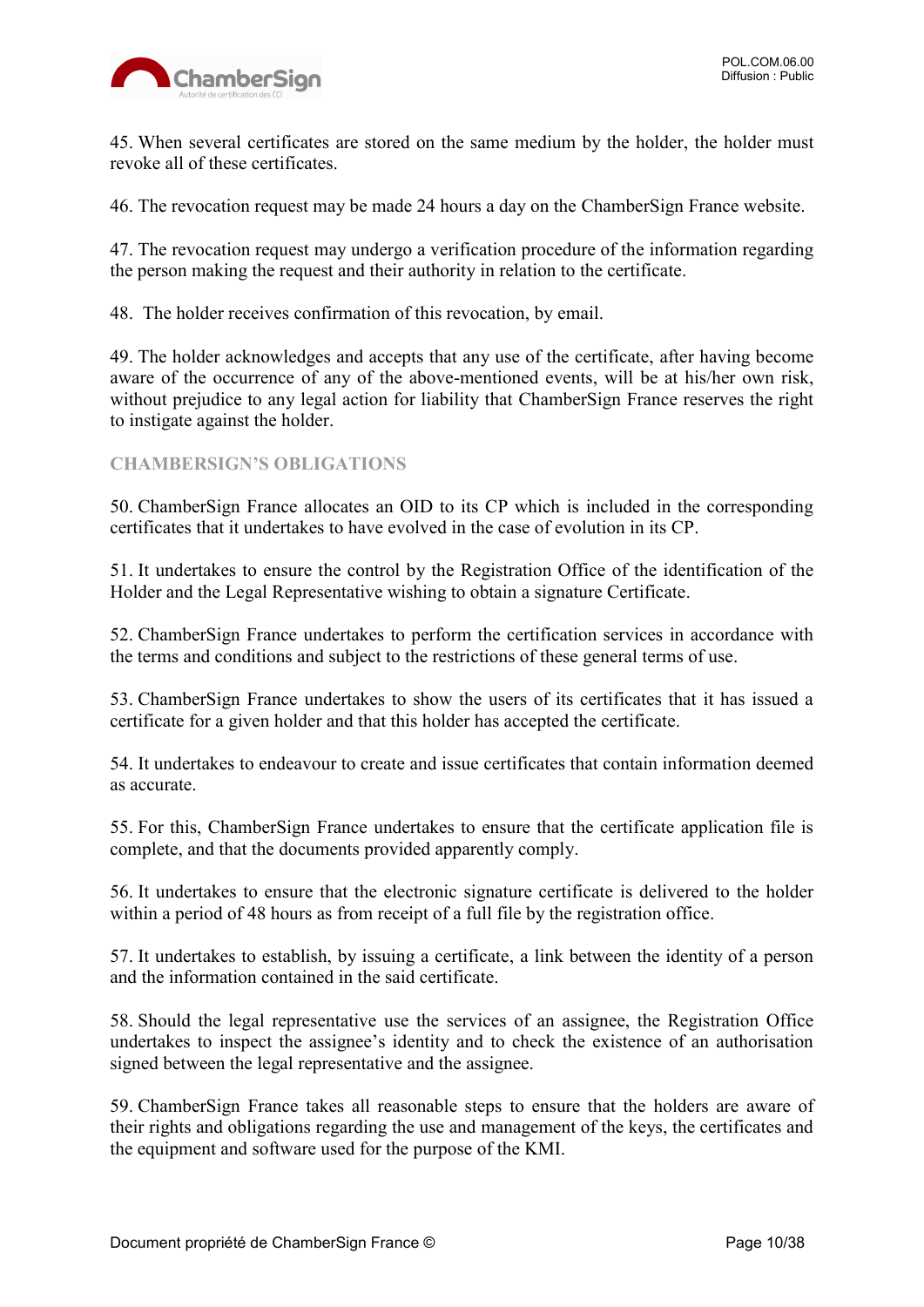

60. ChamberSign France takes all necessary measures in order to cover its liability related to its operations and/or activities and possesses the financial stability and resources required for working in compliance with the CP.

61. ChamberSign France has a general obligation of surveillance as regards the security and integrity of the certificates issued by it or one of its components.

62. ChamberSign France undertakes to ensure the proper functioning of the certificates that it issues.

# <span id="page-10-0"></span>**HOLDER'S OBLIGATIONS**

63. The holder undertakes to provide all useful, accurate and updated information for creating and managing the certificates throughout the whole term of the agreement.

64. The holder vouches for the accuracy of the information provided and the comprehensiveness of the supporting documents required for the registration in accordance with the article entitled "Requests for certificates and renewal" of these general terms.

65. The holder acknowledges and accepts that the information provided in this respect is kept and used by ChamberSign France in order to manage the certificates in accordance with the conditions stipulated by law and in particular those regarding the protection of personal data.

66. The holder informs ChamberSign France of any amendment regarding the information contained in his/her certificate.

67. ChamberSign France reserves the possibility to perform random checks regarding the accuracy of the information contained in the certificate.

68. Amendments regarding the information contained in the certificate must be sent by letter with the supporting documents required to the related RO, within a period of 30 days as from their occurrence. Otherwise, ChamberSign France reserves the right, once the period has passed, to revoke the Certificate (or terminate the general terms of use).

69. The holder acknowledges that he/she has been informed of the conditions of installing the certificates of ChamberSign France. In particular, the certificate is the subject of a tutorial available on the ChamberSign France website.

70. The holder chooses equipment and software providing security in keeping with his/her needs for the installation and protection of the certificates and physical media.

71. The holder undertakes to respect the authorised uses of the key pairs and certificates.

72. The holder protects his/her private key by means that are adapted to his/her surroundings.

73. The holder protects his/her activation data and, where appropriate, implements it.

74. The holder protects the access to his/her certificates base.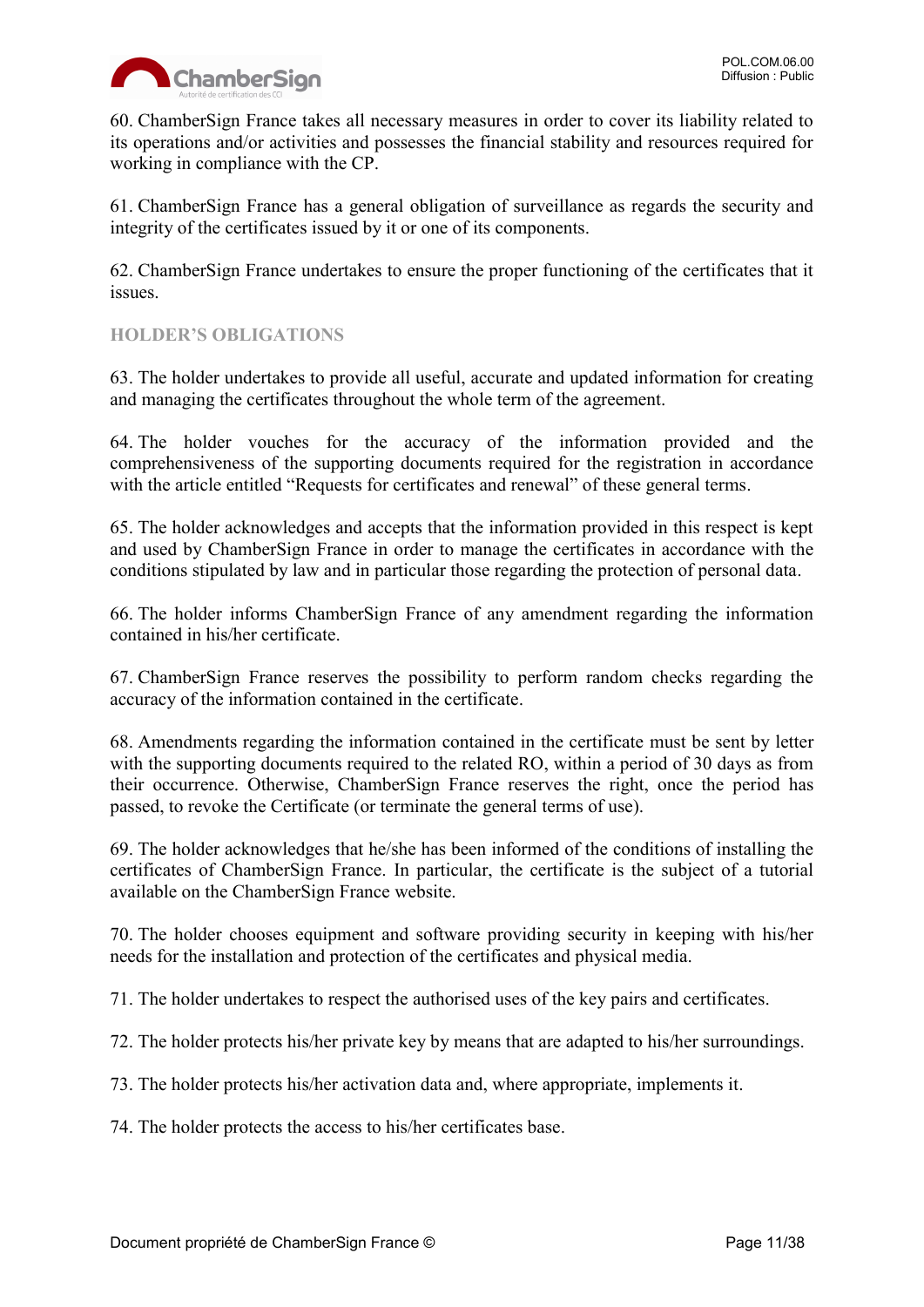

75. The holder respects the conditions of using his/her private key and the corresponding certificate.

76. The holder must make a revocation request, immediately, of his/her certificate, sent to the Registration Office or made on the [www.chambersign.fr](http://www.chambersign.fr/) website, in the case of compromise or suspected compromise of his/her private key (or the activation data).

77. The holder undertakes not to deliver the certificate attributed to him/her or the protection codes of this certificate.

78. The holder is informed that the personal identity information may be used as elements of authentication during the revocation request.

# <span id="page-11-0"></span>**OBLIGATIONS OF CERTIFICATE USERS**

79. The certificate users undertake to respect these general terms.

80. The certificate users check and respect the purpose for which a certificate has been issued.

81. The certificate users check that the certificate issued by ChamberSign France is referenced at the security level and for the level of trust required by the application.

82. When the holder is not the legal representative of the entity, the user is responsible for checking that the holder, on the date of signature, has the necessary powers for binding the entity for the deed in question.

83. For each of the certificates of the certification chain, from the holder's certificate to the root certification authority, the users check the status of the certificate and in particular the digital signature of ChamberSign France, issuer of the certificate in question, and inspect the validity of this certificate.

84. The certificate users check and respect the obligations of the certificate users set forth in the applicable CP.

#### <span id="page-11-1"></span>**LEGAL REPRESENTATIVE'S OBLIGATIONS**

85. The legal representative undertakes to respect these general terms.

86. The legal representative is responsible for managing the certificates issued to its employees or agents in relation to the subscription agreement, and undertakes to ensure that all holders of certificates issued in relation to this subscription agreement respect the related obligations and that no fraud or error is committed. In this respect, the legal representative ensures in particular that the holder:

- does not use the certificates for personal purposes;
- communicates the information required for the creation of the certificate and any amendments throughout the whole term of the subscription agreement;
- respects the revocation procedure described in the article entitled "Revocation":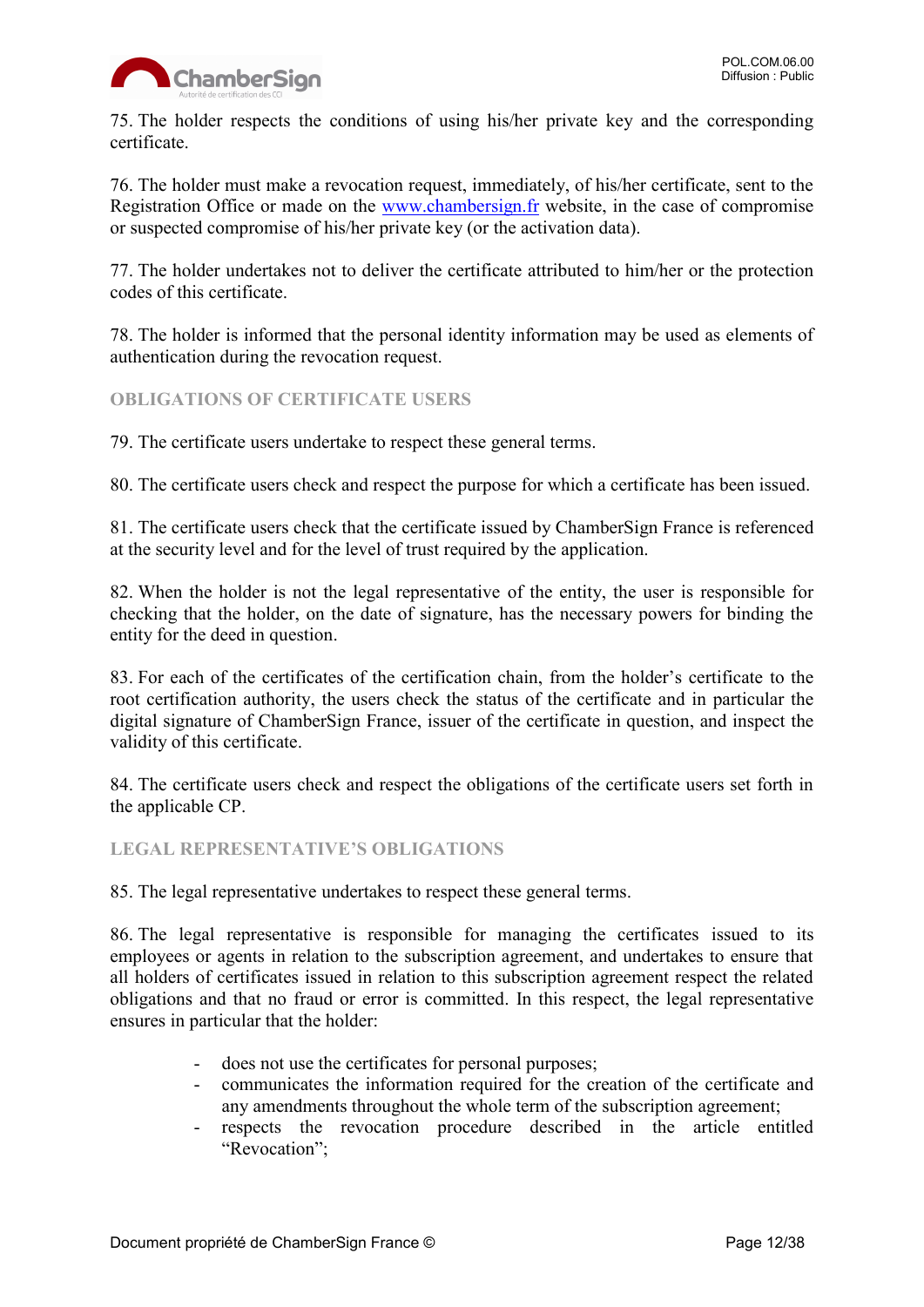

- keeps the confidential data secret and secure, along with the physical medium of the certificate.

87. The legal representative undertakes to provide all useful, accurate and updated information for the creation and management of the certificates throughout the whole term of the agreement.

88. The amendments regarding the information contained in the certificate must be sent by letter with the required supporting documents to the related RO, within a period of 30 days as from their occurrence. Otherwise, ChamberSign France reserves the right, once this period passed, to revoke the Certificate (or terminate the subscription agreement).

89. The legal representative guarantees the accuracy of the information provided and the comprehensiveness of the necessary supporting documents for the registration in accordance with the article entitled "Requests for certificates and Renewal" of these general terms of use.

90. The legal representative acknowledges and accepts that the information provided in this respect be kept and used by ChamberSign France in order to manage the certificates in accordance with the conditions set out by law and in particular those regarding the protection of personal data.

91. The legal representative acknowledges that it has been informed of the conditions of installing the ChamberSign France certificates. In particular, the certificate is the subject of a tutorial available on the ChamberSign France website.

92. The legal representative chooses the equipment and software providing security in keeping with their needs for the installation and protection of the certificates and physical media.

<span id="page-12-0"></span>**PRICE**

93. The price of the signature certification service is assessed in accordance with the pricing conditions issued by ChamberSign France.

94. The following settlement means are accepted:

- \* Cash card;
- \* Bank transfer;
- \* Cheque.

95. No discount is granted in the case of early settlement.

- 96. ChamberSign France reserves the right to re-invoice bank fees to the holder should the latter issue a bad cheque, along with any costs incurred due to a payment error by the holder.
- 97. The price of the certificate is settled on the date of the one-on-one meeting.
- 98. In the case of lack of settlement within the required period, an indemnity shall be owed, in accordance with law no. 2001-420, calculated on the basis of the rate applied by the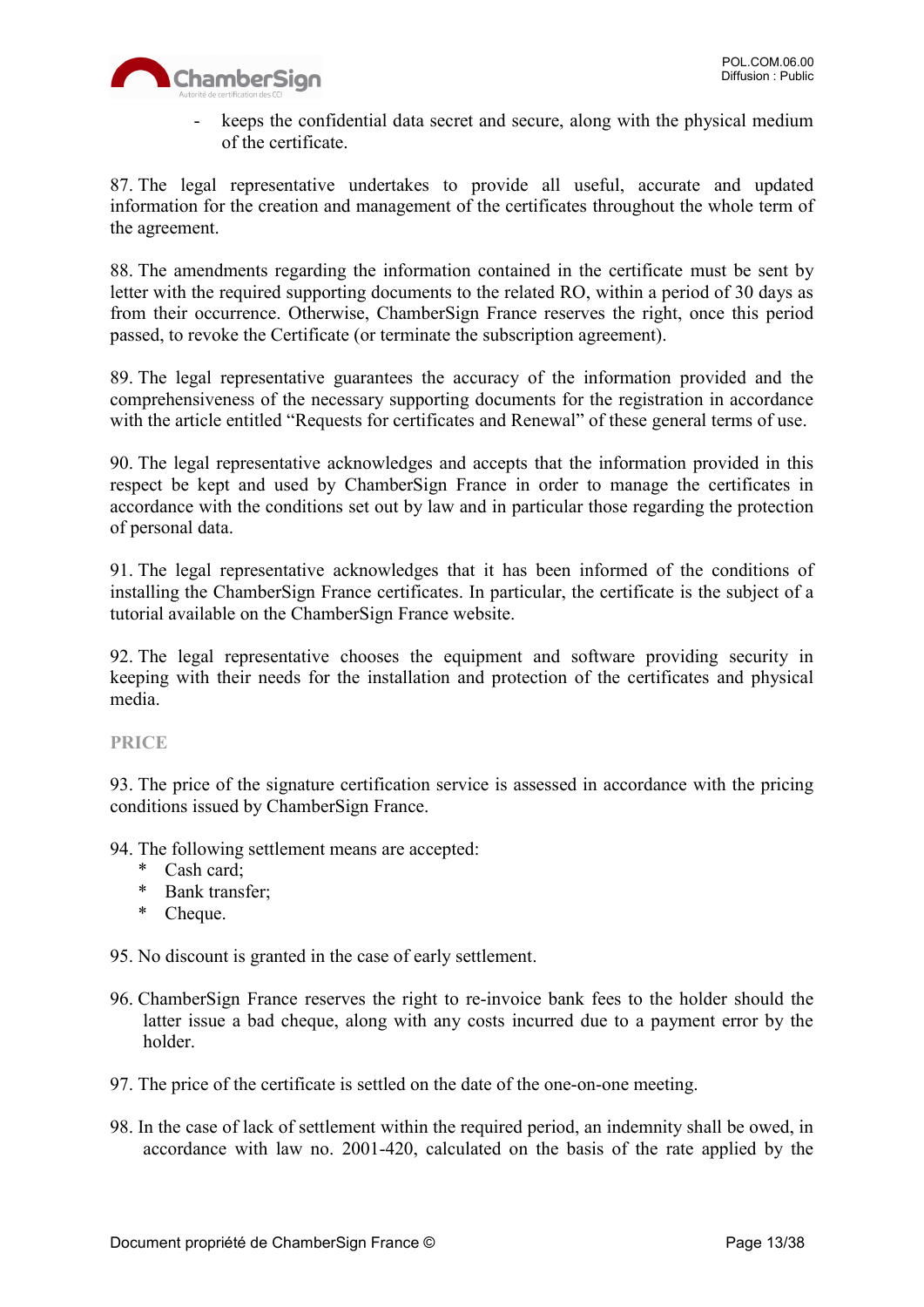

European Central Bank to its most recent refinancing operation, increased by 10 percentage points.

- 99. These penalties will be applicable as from the day following the date stipulated for the settlement of the invoice and shall be payable without any reminder being required.
- 100.In the case of lack of settlement, ChamberSign France reserves the right to revoke the certificate without entitling any party to compensation or replacements.

<span id="page-13-0"></span>**GUARANTEES AND EXCLUSIONS**

- <span id="page-13-1"></span>**1.9 GUARANTEES**
- 101.ChamberSign France guarantees and maintains the coherency of its CPS with its CP.
- 102.ChamberSign France undertakes to protect and guarantee the integrity and confidentiality of its secret and/or private keys.
- 103.ChamberSign France guarantees the security of the keys that it provides.

<span id="page-13-2"></span>**1.10 EXCLUSIONS**

104.ChamberSign France does not, under any circumstances, guarantee the content of the messages signed by using its certificate, and only the holder is liable in relation to third parties for the content of its messages sent.

### <span id="page-13-3"></span>**LIABILITY**

- 105.ChamberSign France is liable for the compliance of its certification policy with the requirements issued by the Standard-CP.
- 106.ChamberSign France bears the cost of any damaging consequences as a result of failure by it or one of its components to respect its CP.
- 107.In addition, ChamberSign France acknowledges that its liability is incurred in the case of fault or negligence, by itself or one of its components, of any kind and seriousness whatsoever, which may lead to holders' personal data being read, altered or misused for fraudulent purposes, whether this data is contained or in transit in the ChamberSign France certificate management applications.
- 108.It is responsible for maintaining the level of security of the technical infrastructure that it uses for providing its services.
- 109.Any amendment leading to an impact on the level of security provided must be approved by the CA's high-level ruling bodies.
- 110.Only the relevant information of the CP implemented by the CA is shown in the general terms of use.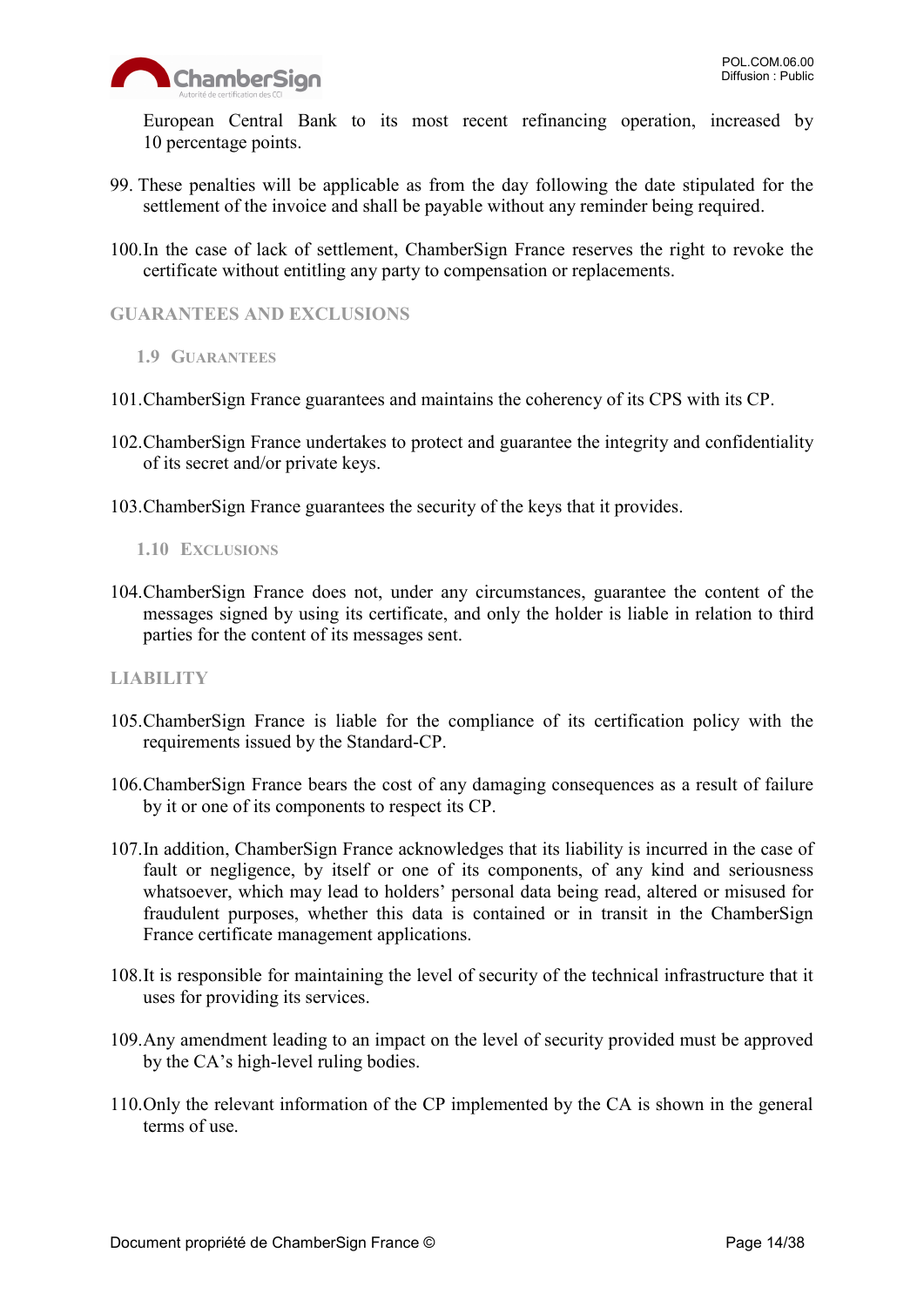

- 111.ChamberSign France may not be held liable for the prejudice caused by a use of the certificate that exceeds the limits of the authorised use and the upper limit of the transactions as stipulated in these general terms.
- 112.ChamberSign France's liability may not be incurred in the case of inaccurate information due to false declarations, false documents or the absence of information on amendments occurring in the situation of the holder, or the legal representative upon creating the certificate or during its validity period, whether such false declaration, false document or omission is intentional or not.
- 113.ChamberSign France does not make any commitment, or take on any liability as regards the consequences of delays in transmission, alteration, errors or losses of any electronic message, letter or document signed.
- 114.Without prejudice to the article entitled "Insurance", ChamberSign France may not, under any circumstances, be held liable for any consequential damage such as, for example, any financial or commercial prejudice, or loss of profits or business, caused by or resulting from the subscription or related to the use of the certificates issued by ChamberSign France.
- 115.It does not take on any commitment or liability regarding the use of a certificate by the holder, the legal representative or the certificate user that does not comply with these General Terms, in particular as regards the inspection procedures on the validity of the certificate during a transaction.
- 116.Furthermore, ChamberSign France may not be held liable for phenomena related to the normal wear and tear of computing media, and in particular the deterioration of the information held on the said media due to the influence of magnetic fields.
- 117.ChamberSign France may not be held liable for damage related in particular to an interruption or fault in the services and applications of the certificate user.
- 118.If the legal representative has acquired one or several physical media, ChamberSign France is only responsible for their physical issue.
- 119.In the case of a fault of the physical medium or its related device driver, CSF will cover the replacement of it.
- 120.ChamberSign France may not be held liable for the use of the private key of the holder, who has personal liability for it. Any damage related to the compromise of the private key is borne by the legal representative.
- 121.ChamberSign France may not be held liable for any illegal use of the certificate when the legal representative or holder have not made a revocation request in accordance with these general terms.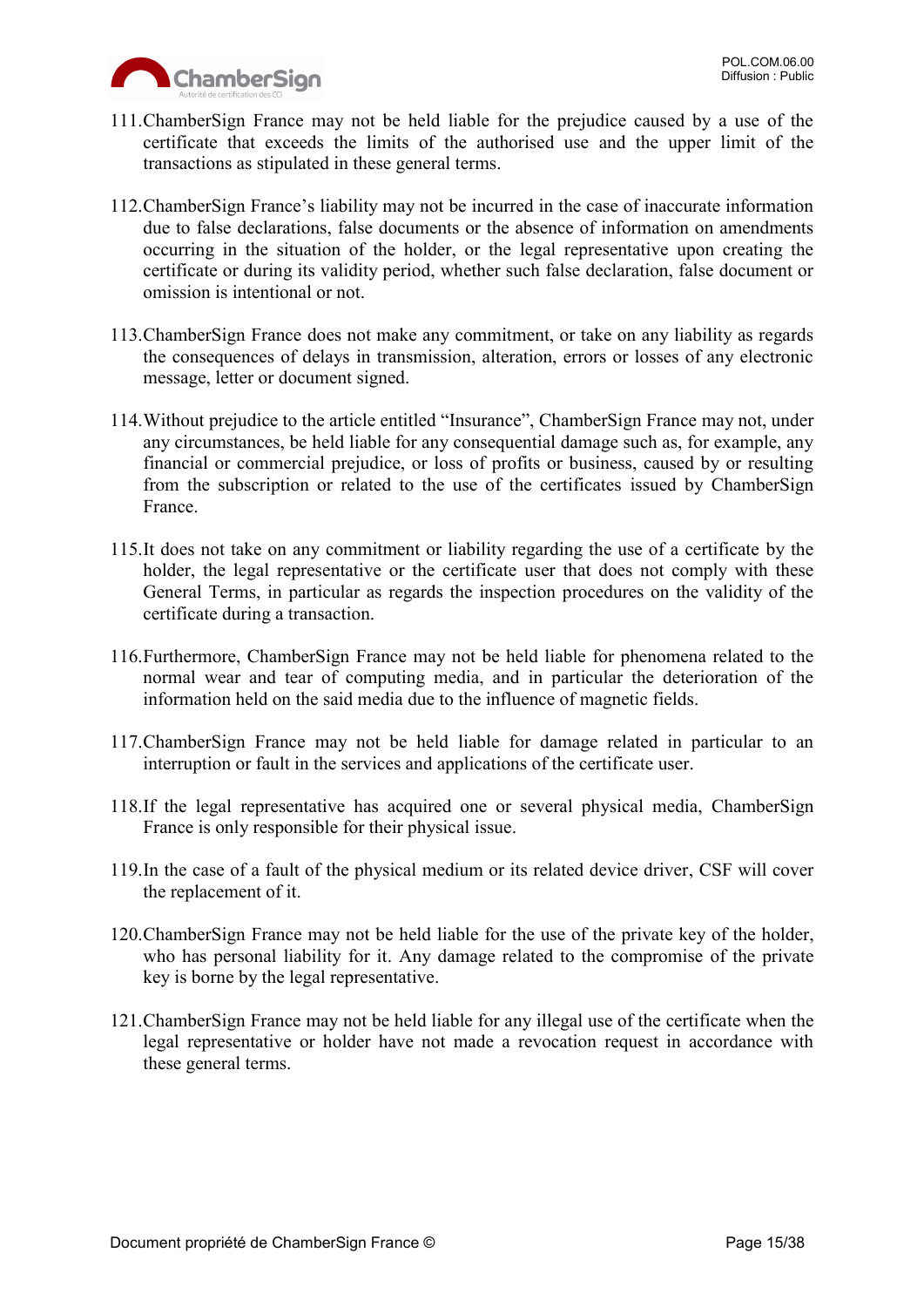

- <span id="page-15-0"></span>122.ChamberSign France has taken out an insurance policy from Gras Savoye covering the consequences of its professional civil third-party liability, for all physical, material and consequential damage resulting from its activity.
- 123.According to the terms of the insurance policy taken out by ChamberSign France, the holder may benefit from the replacement of a lost or stolen Certificate.

## <span id="page-15-1"></span>**CONFIDENTIALITY**

124.In relation to these general terms, all of the information is confidential and covers all information and all data provided by the parties, in writing or verbally.

125.The parties undertake to:

- treat the confidential information with the same level of protection as they apply to their own confidential information of the same importance;
- keep the information confidential and ensure that it is not revealed or likely to be revealed either directly or indirectly to any third party;
- avoid the confidential information being either copied, reproduced, duplicated, in part or in whole, when such copies, reproductions or duplications are not directly related to the performance of these general terms.

#### <span id="page-15-2"></span>**INTELLECTUAL PROPERTY**

126.The parties declare and guarantee that they have free disposal of the trademarks, names, corporate names and other distinctive signs to be used in relation to these general terms.

#### <span id="page-15-3"></span>**PERSONAL DATA**

- 127.The personal data collated by ChamberSign France for the purpose of issuing and keeping the certificates may be directly collated from the person in question or indirectly from the legal representative and will only be processed for the purpose for which they have been collated.
- 128.ChamberSign France represents and warrants that the collection of personal data in relation to these general terms and the processing for which it is responsible is performed in accordance with the terms of law no. 78-17 of  $6<sup>th</sup>$  January 1978 regarding IT, files and freedom.
- 129.In particular, ChamberSign France deals personally with the observation in relation to the persons involved in the collation and processing of personal data of the information specified in article 32 of the law of  $6<sup>th</sup>$  January 1978.
- 130.ChamberSign France ensures the confidentiality and security of the data collated in relation to these general terms.
- 131.However, this data may be provided to the technical operator of ChamberSign France, which respects the same confidentiality policy as ChamberSign France.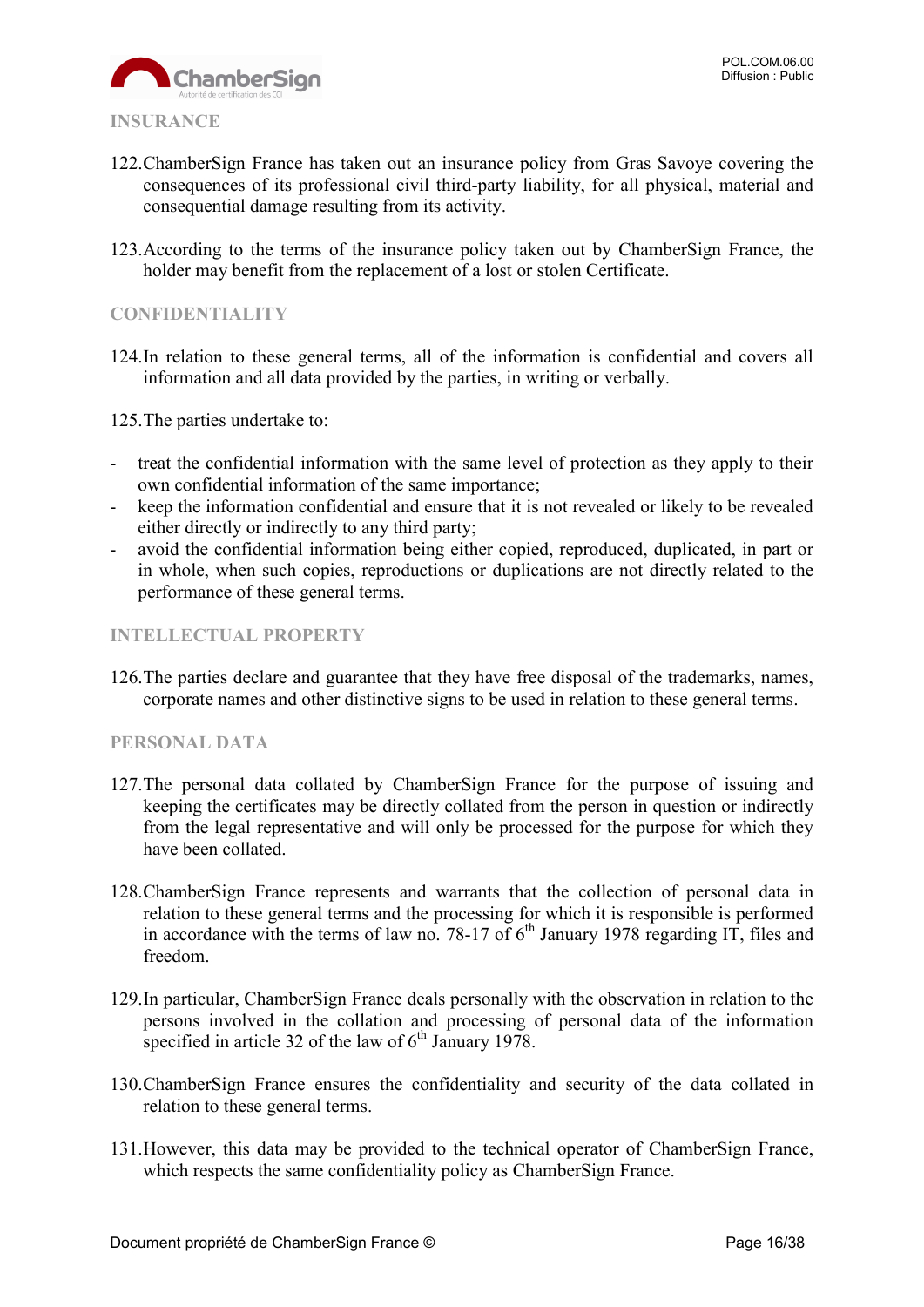

- 132.The legal representative and the holder may write to ChamberSign France, at the following address: ChamberSign France - 46 avenue de la Grande Armée - 75 017 Paris, in order to use their rights to access, question, oppose for legitimate grounds, and rectify the information about them and being processed by ChamberSign France, in accordance with the conditions set out by the law of  $6<sup>th</sup>$  January 1978.
- 133.The legal representative and the holder have the possibility of opposing, without cost and without grounds, the fact that the data about them is used for customer canvassing purposes, in particular for commercial canvassing.
- <span id="page-16-0"></span>**TERMINATION OF THE SUBSCRIPTION**
- 134.The legal representative or holder may terminate the subscription at any time, without reason.
- 135.In this case, the latter may not claim the reimbursement of the amounts already paid in relation to the subscription for ChamberSign France's certification service.
- 136.ChamberSign France may terminate the subscription in advance if the legal representative or holder do not respect the contractual obligations incumbent upon them, after formal notice sent by registered letter with confirmation of receipt, remaining unanswered after 30 days.
- 137.The subscription is terminated automatically:
- in the case of expiry of all of the certificates;
- in the case of revocation of the certificates;
- in the case of lack of payment of the price of the subscription.

If, after revocation, ChamberSign France receives a new certificate request from the same person, a new file shall be created and the General Terms of Use should be signed again.

138.In the case of termination occurring before the end of the validity period related to the certificate, for reasons not attributable to ChamberSign France, the price paid by the legal representative or by the holder shall remain acquired by ChamberSign France.

#### <span id="page-16-1"></span>**GOOD FAITH**

139.The parties agree to perform their obligations in complete good faith.

#### <span id="page-16-2"></span>**CONSERVATION**

140.ChamberSign France shall keep the documents regarding the proof of the holders' identification inspection for the periods stipulated in the certification policy.

141. The logbooks shall be kept on site for a period of 30 days.

142. After being generated, they shall be archived quickly and at the latest within a period of one day, and for five years.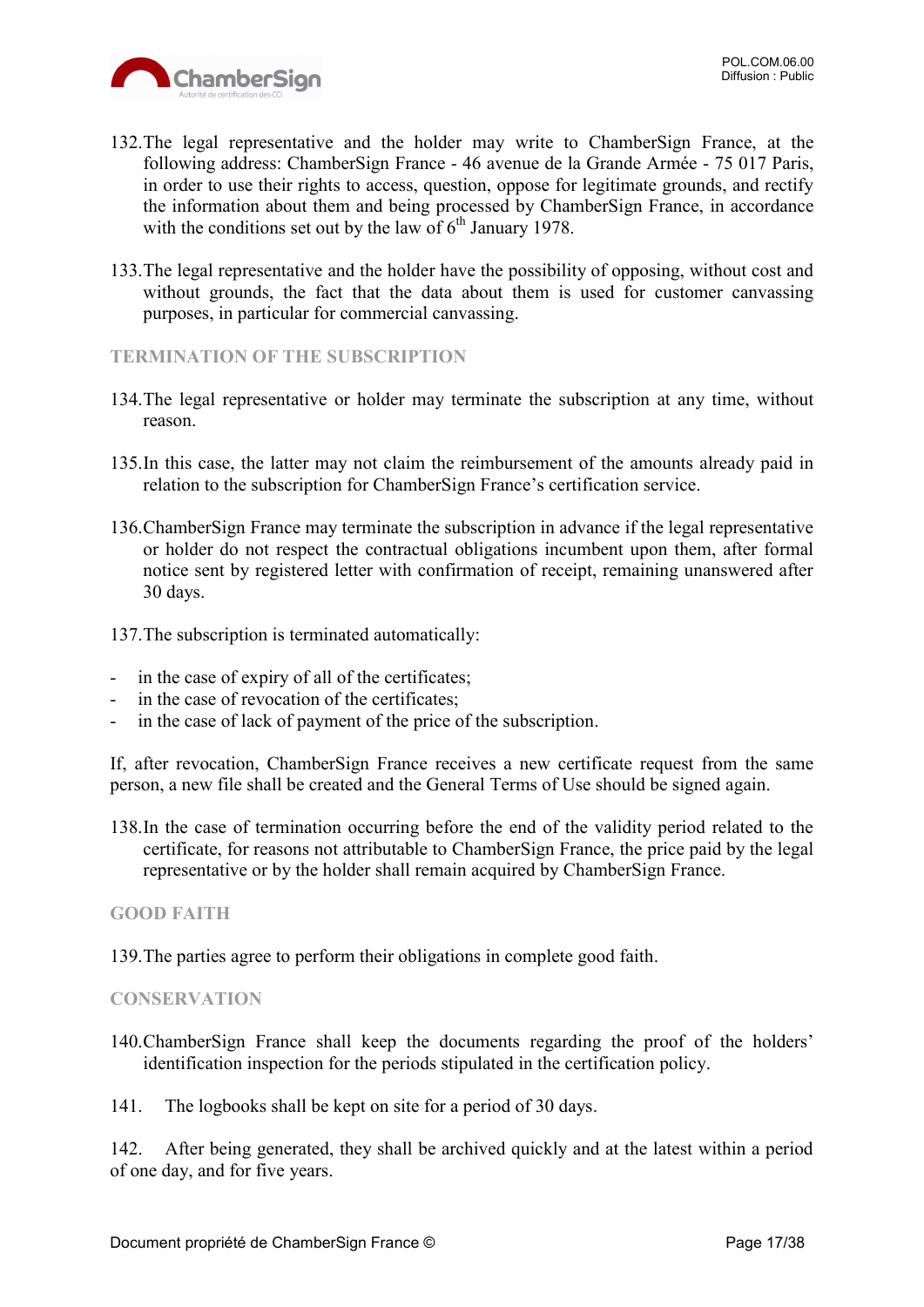

- 143.The registration files are archived for a period of 5 years.
- 144.The certificates of ChamberSign France and of the holders, and the CRLs issued by ChamberSign France are archived for a period of 5 years.
- 145.As regards the documents which are archived for more than 5 years, the holder is responsible for guaranteeing the archiving of the certificate for the purpose of checking the validity of the signature.
- 146.The accepted certificate application files are archived for a period required for the purpose of supplying proof of the certification as stipulated by legal procedures, in accordance with applicable law.

#### <span id="page-17-0"></span>**NULLITY**

147.Should one or several clauses of these general terms be deemed as null and void or declared as such by a law, regulation or further to a final ruling from a jurisdiction, the other clauses shall maintain their full validity except in the case of characteristics that are inseparable from the disputed clause.

#### <span id="page-17-1"></span>**ENTIRE AGREEMENT**

- 148.The parties acknowledge that the general terms, subscription form, pricing list and certification policy of ChamberSign France and any contractual document regarding the issuance and management of the certificates constitute the whole of the agreement.
- 149.In the case of contradiction, these terms shall prevail over any other document constituting the previously-defined contractual whole.
- 150.These documents may only be amended by written rider or exchanges of correspondence dated and signed by both parties.

<span id="page-17-2"></span>**LANGUAGE – BINDING VERSION**

151.The present general terms are translated in the English language for information purposes only. The original and binding version of the general terms shall be in the French language. In the event of any discrepancy between the French and any other version in connection with the interpretation and construction hereof, the French version shall prevail.

<span id="page-17-3"></span>**DISPUTE SETTLEMENT – JURISDICTION – APPLICABLE LAW**

- 152.In the case of difficulty in interpreting and performing the terms of the contractual documents or of one of their riders, the parties decide to submit this difficulty to an outof-court procedure and/or if necessary, use the services of an appraiser.
- 153.Otherwise, cases will be referred exclusively to the judicial courts.
- 154.These general terms are governed by French law.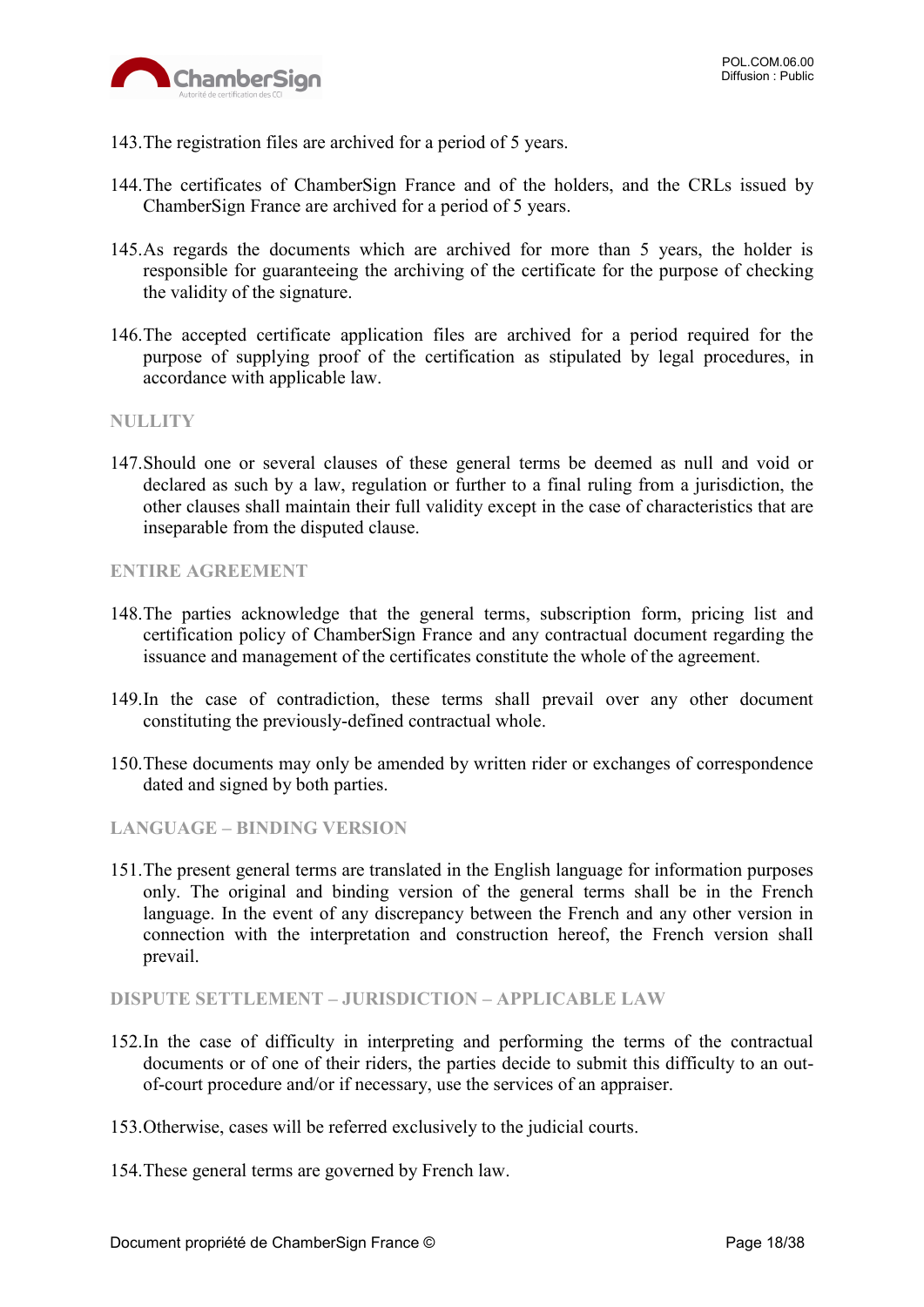

- 155.The same applies for the form and content rules, notwithstanding the places of performance of the substantial or ancillary obligations.
- 156.The French laws and standards applicable to electronic signature certificates are in particular:
	- Law no. 78-17 of  $6<sup>th</sup>$  January 1978 related to IT, files and freedom;
	- Order no. 2005-1516 of 08 12 2005 regarding electronic exchanges between users and the administrative authorities and between the administrative authorities;
	- Decree related to Order no. 2005-1516 of 08 12 2005;
	- RGS Signature Standard Certification Policy;
	- ETSI TS 102 042 VI. 3.4 (December 2007).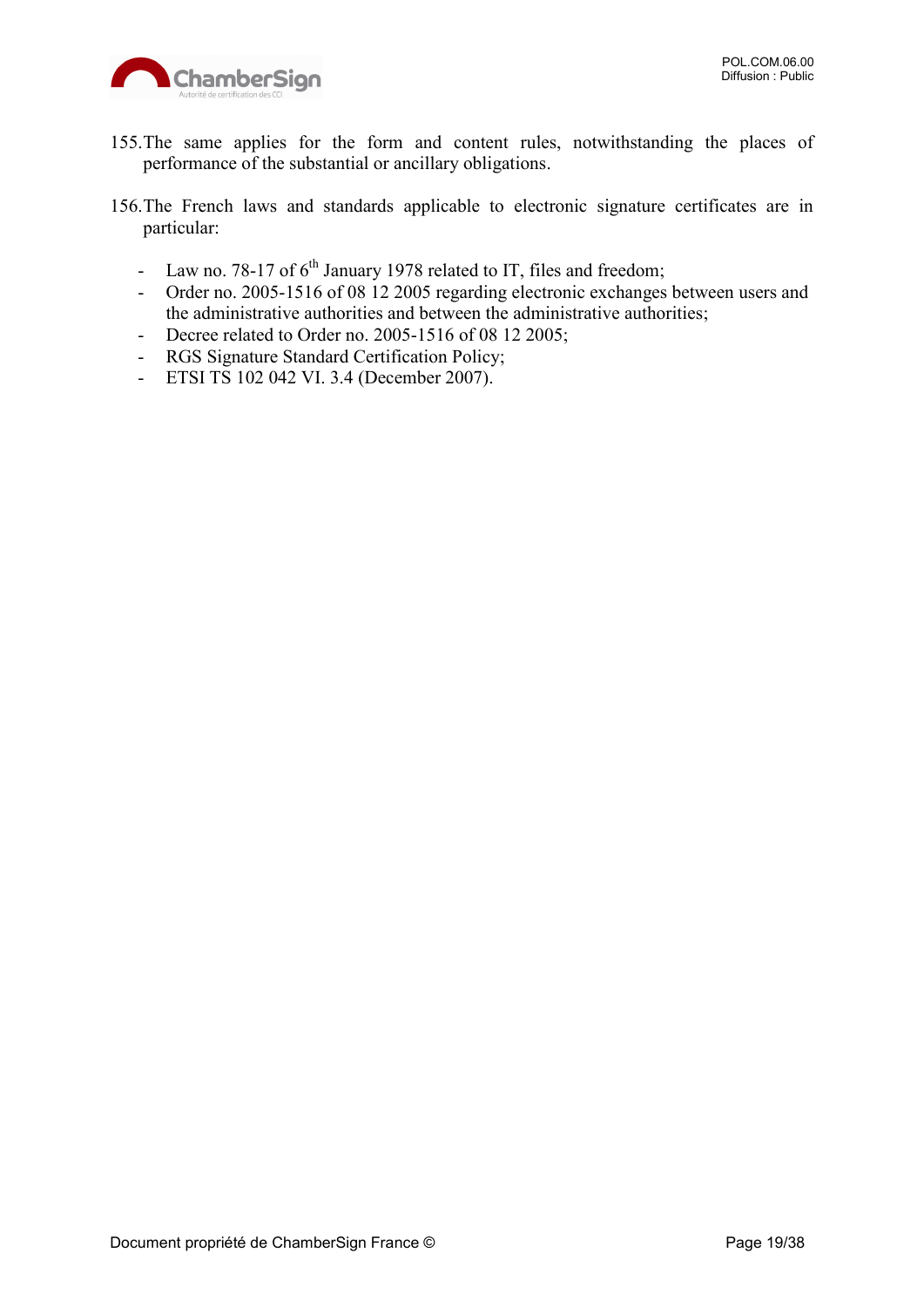

 $\sqrt{ }$ 

| <b>Conditions Générales d'Utilisation</b><br><b>Probatio signature ***</b><br><b>AC ChamberSign France</b><br><b>ChamberSign France</b> |                                                                                                                                                                                                                                                                                                   |  |
|-----------------------------------------------------------------------------------------------------------------------------------------|---------------------------------------------------------------------------------------------------------------------------------------------------------------------------------------------------------------------------------------------------------------------------------------------------|--|
| <b>ChamberSign</b><br>Autorité de certification de                                                                                      |                                                                                                                                                                                                                                                                                                   |  |
| Objet du document :                                                                                                                     | Ce document est lié<br>à<br>la<br>hiérarchie d'autorités<br>de<br>certification ChamberSign France<br>« AC CHAMBERSIGN FRANCE ».<br>Il a pour objet de définir<br>-le<br>contenu et les modalités<br>d'application<br>des services<br>de<br>certification<br>fournis<br>par<br>ChamberSign France |  |
| <b>Version</b>                                                                                                                          | 0 <sub>0</sub>                                                                                                                                                                                                                                                                                    |  |
| Date de diffusion                                                                                                                       | 05/11/2012                                                                                                                                                                                                                                                                                        |  |
| Type de diffusion                                                                                                                       | Public                                                                                                                                                                                                                                                                                            |  |

# **VERSION ORIGINALE FRANCAISE**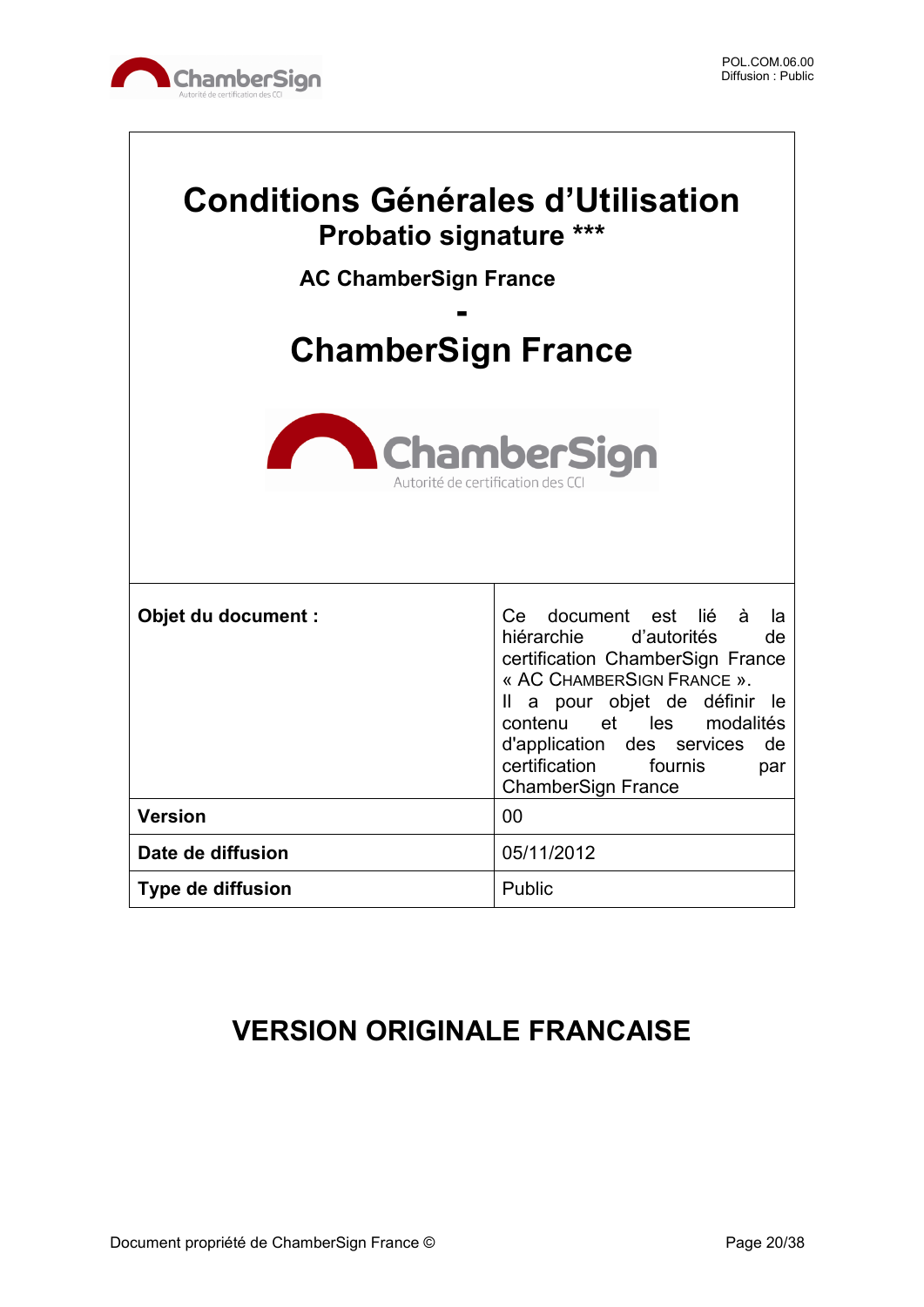

# TABLE DES MATIERES

# **VERSION ORIGINALE EN FRANCAIS**

| 1.                                                   | <b>PREAMBULE</b>                                                                                                                                                                                                                                                           | 23                                           |
|------------------------------------------------------|----------------------------------------------------------------------------------------------------------------------------------------------------------------------------------------------------------------------------------------------------------------------------|----------------------------------------------|
| 2.                                                   | <b>DEFINITIONS</b>                                                                                                                                                                                                                                                         | 23                                           |
| 3.                                                   | <b>OBJET</b>                                                                                                                                                                                                                                                               | 25                                           |
| 4.                                                   | <b>DUREE - ENTREE EN VIGUEUR</b>                                                                                                                                                                                                                                           | 25                                           |
| 5.                                                   | <b>DEMANDE DE CERTIFICATS ET RENOUVELLEMENT</b>                                                                                                                                                                                                                            | 25                                           |
| 5.1<br>5.2<br>5.3<br>5.4<br>5.5<br>5.6<br>5.7<br>5.8 | ENREGISTREMENT DES DOSSIERS DE DEMANDE DE CERTIFICAT<br><b>VERIFICATION DE LA DEMANDE</b><br><b>REJET DE LA DEMANDE</b><br>DELIVRANCE DU CERTIFICAT<br><b>ACCEPTATION DU CERTIFICAT</b><br><b>ASSISTANCE</b><br><b>RENOUVELLEMENT</b><br><b>MODIFICATION DU CERTIFICAT</b> | 25<br>26<br>26<br>26<br>27<br>27<br>27<br>27 |
| 6.                                                   | <b>CONDITIONS D'USAGE DES CERTIFICATS ET LIMITES</b>                                                                                                                                                                                                                       | 27                                           |
| 7.                                                   | PROCEDURE DE VERIFICATION DES CERTIFICATS                                                                                                                                                                                                                                  | 28                                           |
| 8.                                                   | <b>REVOCATION DU CERTIFICAT</b>                                                                                                                                                                                                                                            | 28                                           |
| 9.                                                   | <b>OBLIGATIONS DE CHAMBERSIGN</b>                                                                                                                                                                                                                                          | 29                                           |
| 10.                                                  | <b>OBLIGATIONS DU PORTEUR</b>                                                                                                                                                                                                                                              | 30                                           |
| 11.                                                  | <b>OBLIGATIONS DES UTILISATEURS DE CERTIFICATS</b>                                                                                                                                                                                                                         | 31                                           |
| 12.                                                  | <b>OBLIGATIONS DU REPRESENTANT LEGAL</b>                                                                                                                                                                                                                                   | 31                                           |
| 13.                                                  | <b>PRIX</b>                                                                                                                                                                                                                                                                | 32                                           |
| 14.                                                  | <b>GARANTIES ET LIMITES DE GARANTIES</b>                                                                                                                                                                                                                                   | 33                                           |
| 14.1<br>14.2                                         | <b>GARANTIES</b><br><b>LIMITES DE GARANTIE</b>                                                                                                                                                                                                                             | 33<br>33                                     |
| 15.                                                  | <b>RESPONSABILITE</b>                                                                                                                                                                                                                                                      | 33                                           |
| 16.                                                  | <b>ASSURANCE</b>                                                                                                                                                                                                                                                           | 34                                           |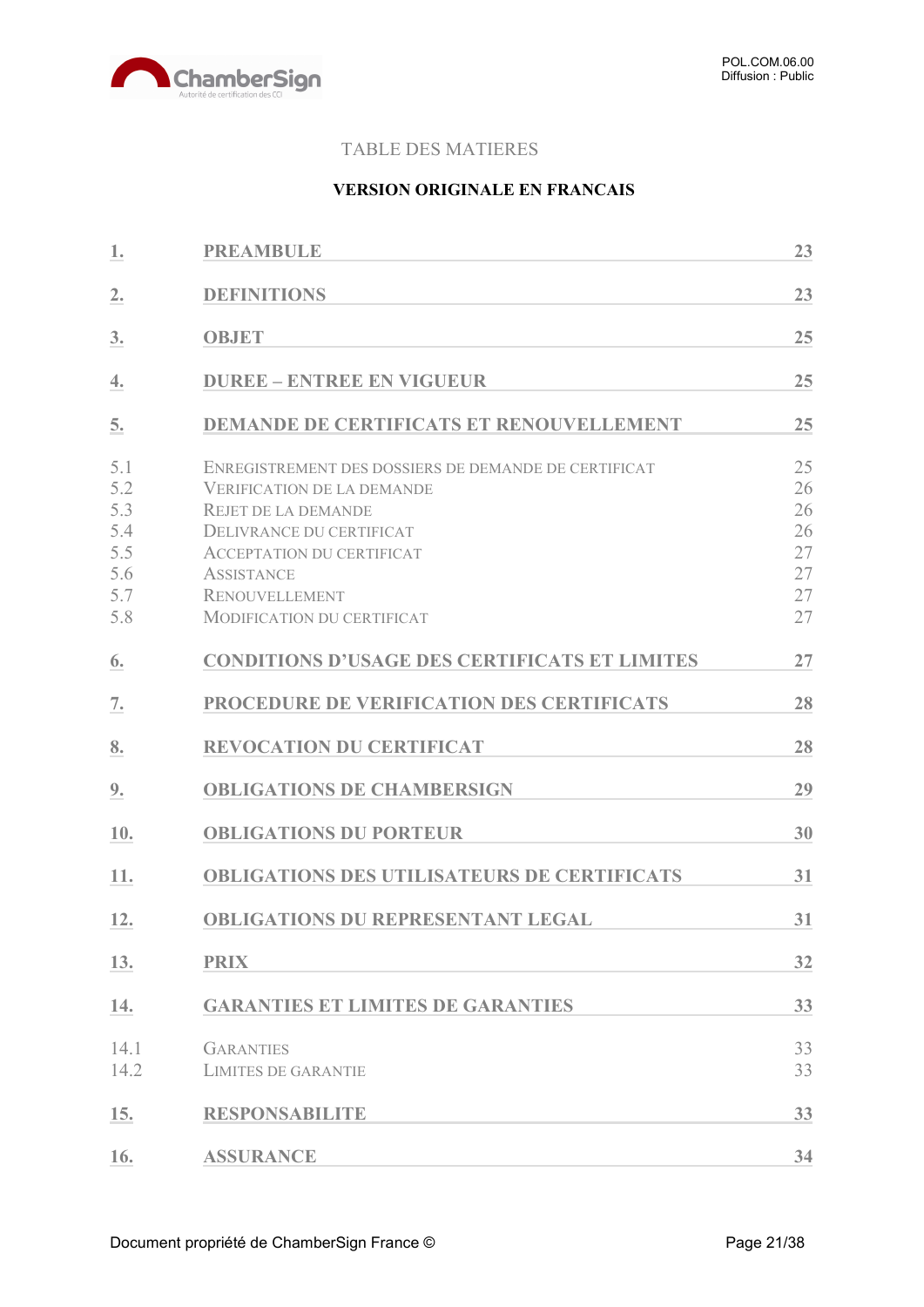# ChamberSign

| 17.                      | <b>CONFIDENTIALITE</b>                           | 35 |
|--------------------------|--------------------------------------------------|----|
| 18.                      | PROPRIETE INTELLECTUELLE                         | 35 |
| 19.                      | <b>DONNEES A CARACTERE PERSONNEL</b>             | 35 |
| 20.                      | <b>RESILIATION DE L'ABONNEMENT</b>               | 36 |
| 21.                      | <b>BONNE FOI</b>                                 | 36 |
| 22.                      | <b>CONSERVATION</b>                              | 36 |
| 23.                      | <b>NULLITE</b>                                   | 37 |
| 24.                      | <b>INTEGRALITE</b>                               | 37 |
| 25.                      | <b>LANGAGE - VERSION FAISANT FOI</b>             | 37 |
| 26.<br><b>APPLICABLE</b> | REGLEMENT DES LITIGES - TRIBUNAL COMPETENT - LOI | 37 |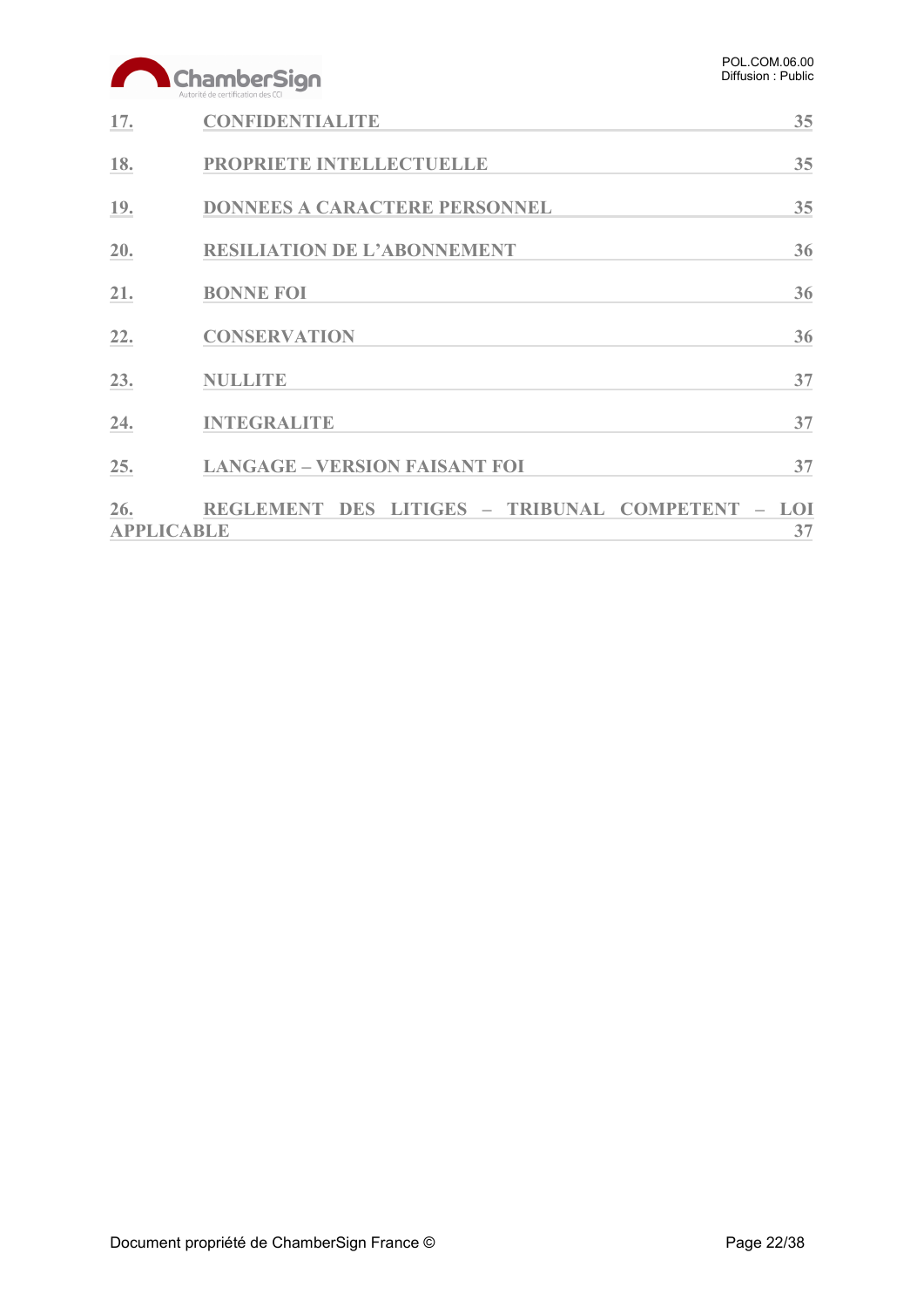

<span id="page-22-0"></span>1. ChamberSign France met à la disposition du représentant légal, du porteur et de l'utilisateur du certificat des services de certification.

2. Toute utilisation des services proposés suppose la consultation et l'acceptation sans réserve des présentes conditions générales.

3. Le représentant légal, le porteur et l'utilisateur du certificat reconnaissent avoir lu, compris et approuvé les présentes conditions générales ainsi que la politique de certification du certificat Probatio signature \*\*\* de l'AC ChamberSign France 1.2.250.1.96.1.7.1.1, acceptent pleinement leur contenu et reconnaissent être liés par la totalité de leurs dispositions.

4. Le représentant légal, le porteur et l'utilisateur du certificat reconnaissent disposer de la compétence et des moyens nécessaires pour utiliser des certificats.

5. L'utilisateur du certificat reconnaît avoir vérifié que la configuration informatique utilisée est parfaitement sécurisée et qu'elle ne contient aucun virus et qu'elle est en parfait état de fonctionnement.

6. Le représentant légal, le porteur et l'utilisateur du certificat reconnaissent avoir pris connaissance de la nature, de la destination et des modalités d'utilisation des certificats et avoir sollicité et obtenu les informations nécessaires pour utiliser les certificats en toute connaissance de cause.

#### <span id="page-22-1"></span>**DEFINITIONS**

7. Les termes ci-dessous définis auront entre les parties la signification suivante :

- « application utilisatrice » : services applicatifs utilisant des certificats émis par ChamberSign France pour des besoins de signature du porteur ;

- « autorité de certification » ou « AC » : personne morale qui, au sein d'un prestataire de service de certification électronique (PSCE) a en charge, au nom et sous la responsabilité de celui-ci, l'application d'une politique de certification et a qualité pour émettre des certificats électroniques au titre de cette politique de certification. Elle est désignée ci-après par les termes « ChamberSign France». Elle est qualifiée au sens de l'article 7 du décret n°2001-272 du 30 Mars 2001 pris pour l'application de l'article 1316-4 du Code civil et relatif à la signature électronique ;

**-** « bi-clé » : couple de clés composé d'une clé publique et d'une clé privée, généré dans le cadre d'une infrastructure de type PKI (solutions techniques basées sur la cryptographie à clés publiques) ;

**-** « bureau d'enregistrement » ou « BE » : vérifie les informations d'identification du futur porteur d'un certificat, ainsi qu'éventuellement d'autres attributs spécifiques, avant de transmettre la demande correspondante à la fonction adéquate de l'IGC ;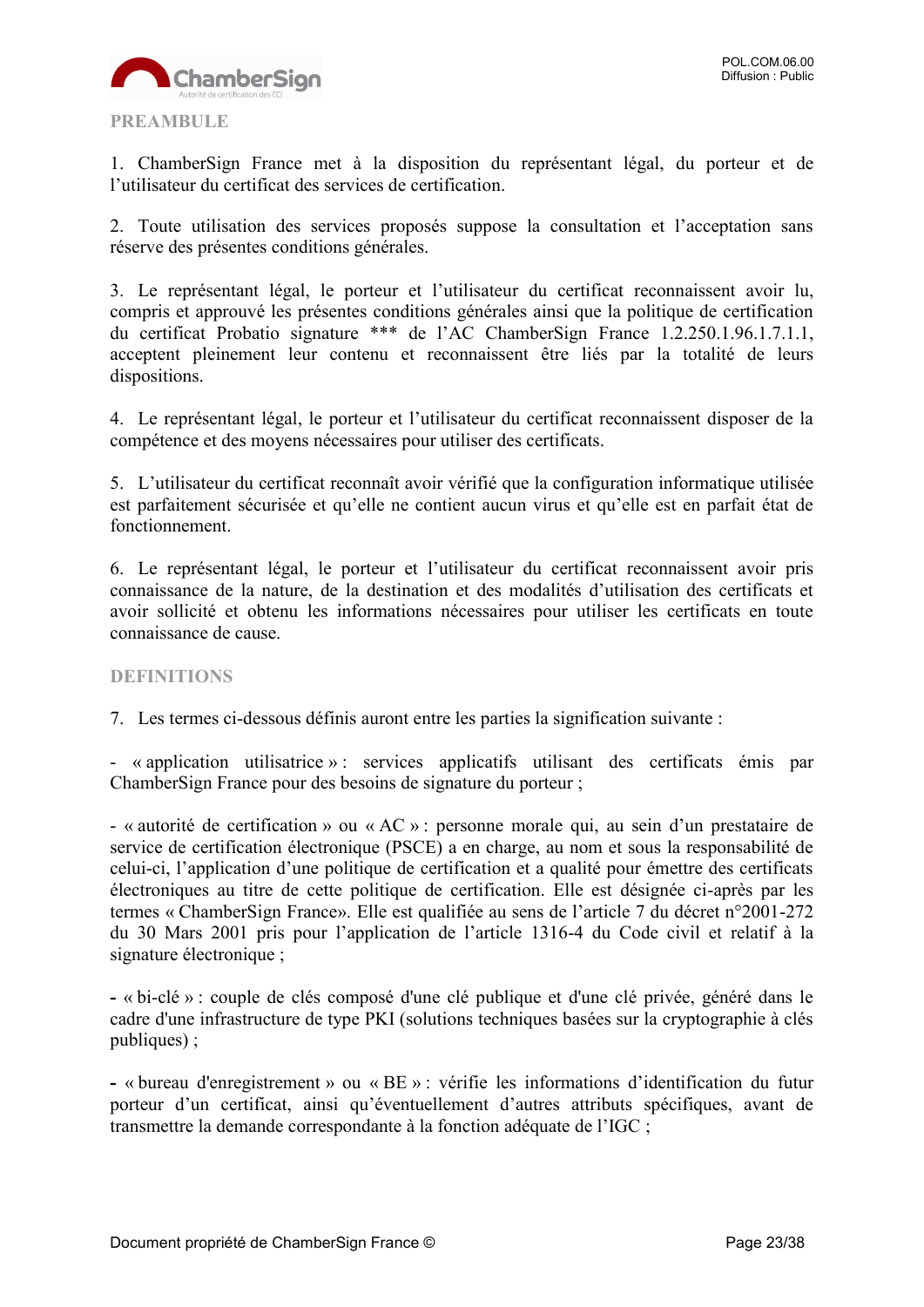

- « certificat » : fichier électronique attestant qu'une bi-clé appartient au porteur ou à l'élément matériel ou logiciel identifié dans le certificat. Le certificat est signé par l'autorité de certification ;

- « compromission » : divulgation ou suspicion de divulgation ou de perte d'informations confidentielles résultant de la violation d'une mesure de sécurité et conduisant à une possible perte de confidentialité et/ou d'intégrité des données considérées ;

- « déclaration des pratiques de certification **» :** texte définissant les pratiques utilisées par une autorité de certification pour émettre des certificats et plus largement les pratiques de toutes les composantes de l'autorité de certification dans l'ensemble du cycle de vie d'un certificat ; ci-après dénommée « DPC » ;

**-** « données confidentielles » : données strictement personnelles au porteur qui devront être impérativement gardées secrètes et qui sont : la clé privée du certificat, le code de retrait et le code d'activation de la clé privée ;

- « entité » : autorité administrative ou entreprise au sens le plus large, c'est-à-dire également les personnes morales de droit privé de type associations ;

- « infrastructure de gestion des clés » : ensemble de composantes, fonctions et procédures dédiées à la gestion de clés cryptographiques et de leurs certificats utilisés par des services de confiance ; ci-après dénommée « IGC » ;

- « LAR » : liste des certificats d'autorité de certification révoqués ;

- «LCR » : liste des certificats révoqués ;

- « OID » : numéro d'identifiant objet identifiant la politique de certification de l'autorité de certification ;

**-** « politique de certification » : ensemble de règles, identifié par un nom (OID), définissant les exigences auxquelles ChamberSign France se conforme dans le cadre des présentes et indiquant l'applicabilité d'un certificat à une communauté particulière et/ou à une classe d'applications avec des exigences de sécurité communes ; ci-après dénommée « PC » ;

**-** « porteur » **:** personne physique identifiée dans le certificat et qui est le détenteur de la clé privée correspondant à la clé publique qui est dans ce certificat ;

**-** « révocation » **:** action effectuée par le porteur, un représentant légal de l'entité ou ChamberSign France qui a pour but l'extinction de la validité du certificat. Cette action peut être effectuée suite à un changement des informations contenues dans le certificat ou en cas de compromission. De fait, un certificat qui a fait l'objet d'une révocation est inscrit sur la LCR (liste des certificats révoqués) ;

**-** « signature électronique » : usage d'un procédé fiable d'identification garantissant son lien avec l'acte auquel elle s'attache, conformément à la législation applicable ;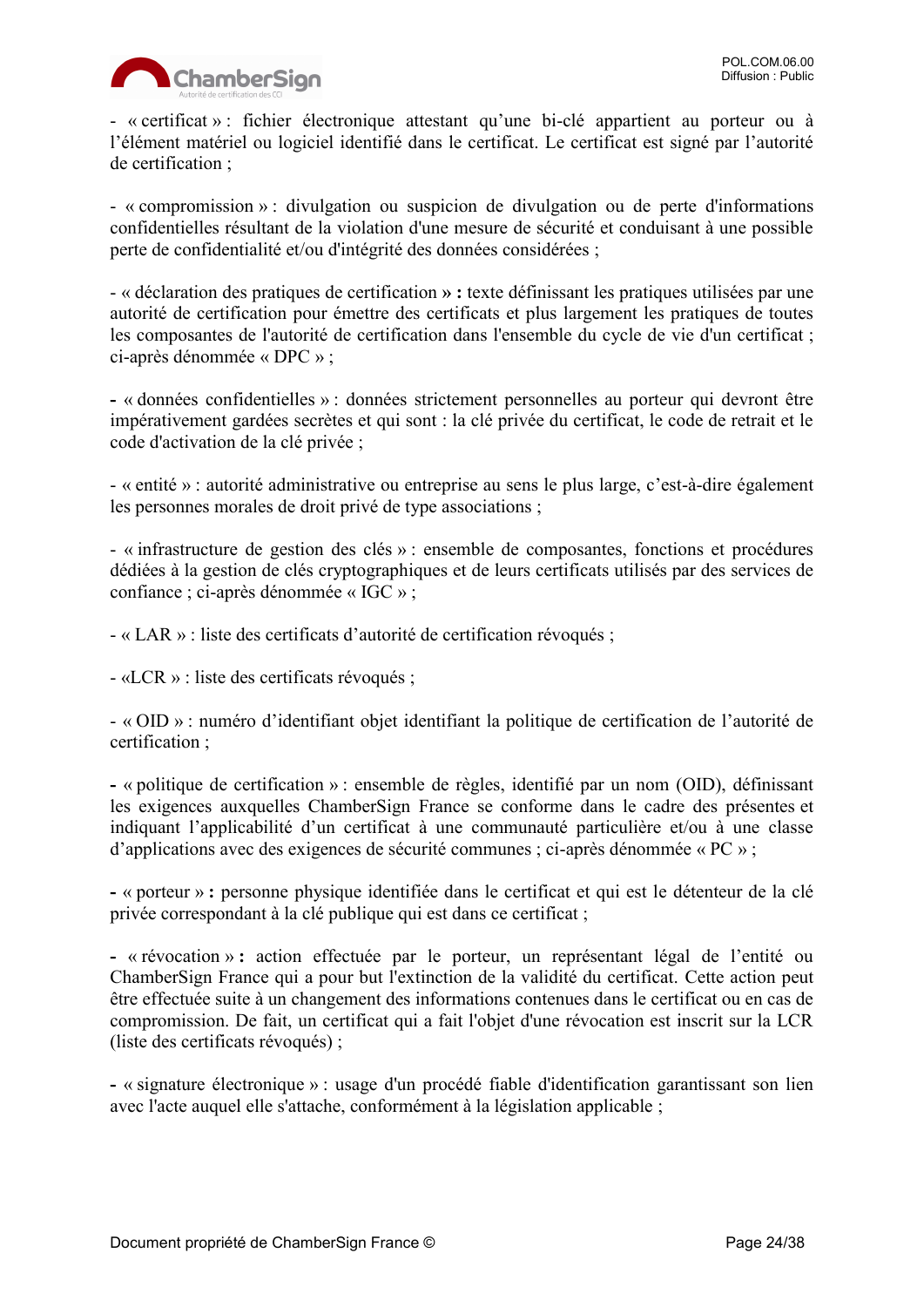

- « utilisateur du certificat » : entité ou personne physique qui reçoit un certificat et qui s'y fie pour vérifier une signature électronique provenant du porteur du certificat ; Exemple : destinataire d'un mail signé ou signataire d'un contrat signé électroniquement.

<span id="page-24-0"></span>**OBJET**

8. Les présentes conditions générales ont pour objet de définir le contenu et les modalités d'application des services de certification fournis par ChamberSign France en tant qu'autorité de certification aux porteurs et au représentant légal, ainsi que de préciser les engagements et obligations de ces différents acteurs.

<span id="page-24-1"></span>**DUREE – ENTREE EN VIGUEUR**

9. Les présentes conditions générales d'utilisation sont opposables au représentant légal et au porteur dès leur acceptation par ces derniers. Ils se portent forts du respect de ces conditions générales par l'utilisateur du certificat.

10. Les présentes conditions générales sont opposables pendant toute la durée de mise en ligne des services, sans préjudice de leurs éventuelles mises à jour.

11. ChamberSign France s'engage à communiquer au représentant légal et au porteur, les nouvelles conditions générales d'utilisation.

12. Toute utilisation des services par le représentant légal et le porteur après les modifications des conditions générales vaut acceptation par ces derniers des nouvelles conditions générales.

13. Les conditions générales d'utilisation entrent en vigueur à leur signature.

14. La fourniture des services de certification est subordonnée au paiement du prix convenu.

15. Les conditions générales d'utilisation sont conclues pour une durée de trois ans.

<span id="page-24-2"></span>**DEMANDE DE CERTIFICATS ET RENOUVELLEMENT**

<span id="page-24-3"></span>**1.11 ENREGISTREMENT DES DOSSIERS DE DEMANDE DE CERTIFICAT**

16. Le dossier de demande de certificat déposé auprès de ChamberSign France comprend au moins les éléments suivants :

- une demande de certificat écrite signée, et datée de moins de trois mois, par le futur porteur et, s'il est différent, par le représentant légal ou son délégataire ;
- un document officiel d'identité en cours de validité du futur porteur comportant une photographie d'identité présenté à ChamberSign France qui en conserve une copie ;
- un document officiel d'identité en cours de validité du signataire de la demande comportant une photographie d'identité présenté à ChamberSign France qui en conserve une copie ;
- les conditions générales d'utilisation signées.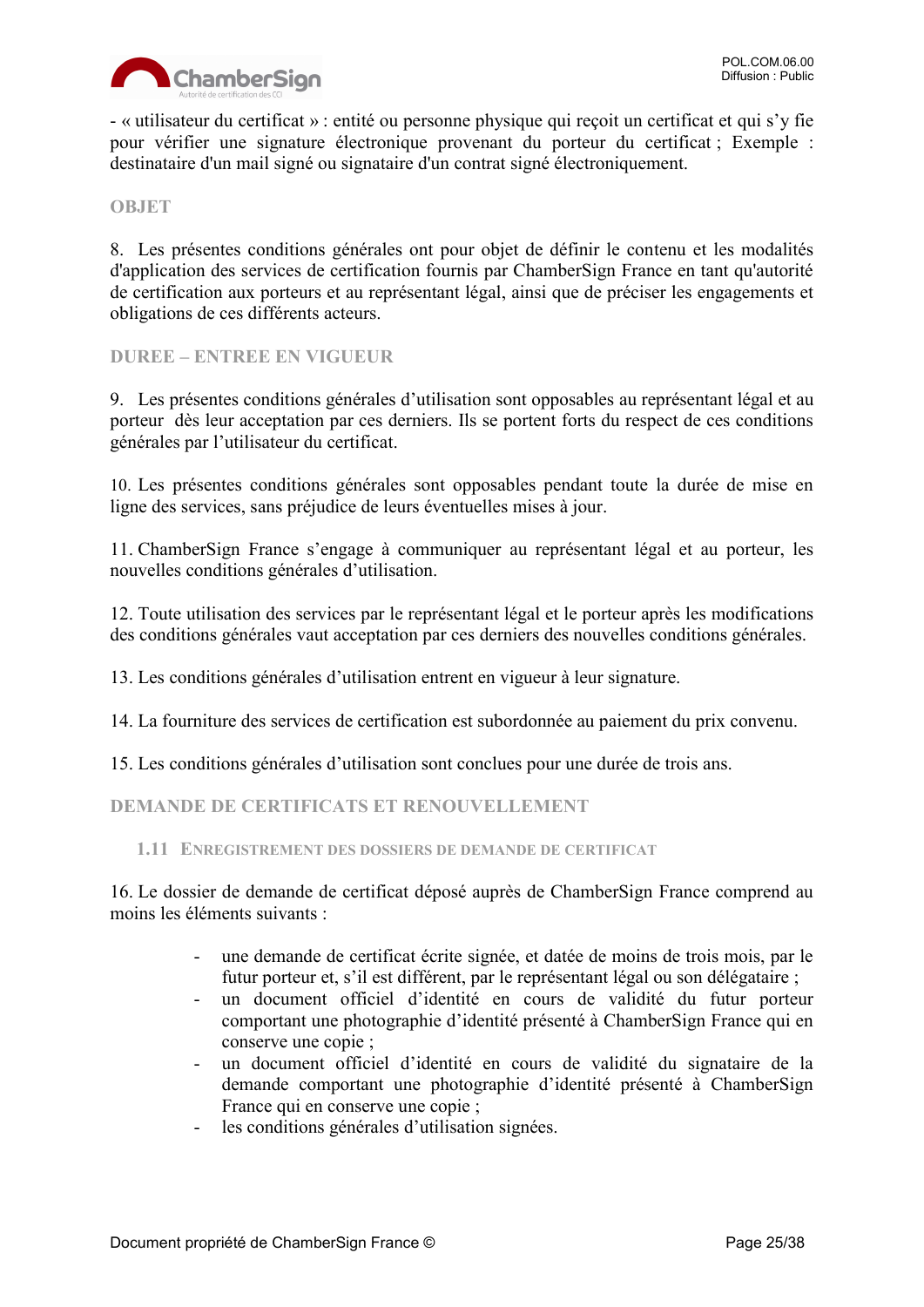

17. Le porteur ou le représentant légal de l'entité peuvent faire une demande de certificat en remplissant le formulaire de demande de certificat sur le site Internet de ChamberSign France: [www.chambersign.fr.](http://www.chambersign.fr/)

18. Ils envoient ensuite les pièces justificatives nécessaires par courrier ou se présentent directement au bureau d'enregistrement.

19. Les pièces justificatives à joindre lors d'une demande initiale de certificat sont précisées par le formulaire d'abonnement.

<span id="page-25-0"></span>**1.12 VERIFICATION DE LA DEMANDE**

20. Le bureau d'enregistrement réalise les opérations suivantes :

- vérifie et valide l'identité du futur porteur ;
- vérifie la cohérence des justificatifs présentés ;
- s'assure que le futur porteur a pris connaissance des modalités applicables pour l'utilisation du certificat déterminées par les présentes.

#### <span id="page-25-1"></span>**1.13 REJET DE LA DEMANDE**

21. En cas de pièces manquantes et après relance quant à la communication de ces pièces, le bureau d'enregistrement se réserve le droit de rejeter la demande de certificat.

22. Il en informe le porteur ou le représentant légal de l'entité.

<span id="page-25-2"></span>**1.14 DELIVRANCE DU CERTIFICAT**

23. Après authentification de l'origine et vérification de l'intégrité de la demande provenant du bureau d'enregistrement, ChamberSign France génère le certificat, la bi-clé du porteur, son dispositif de signature, les codes d'activation…

24. Chaque demande de certificat fait l'objet d'un face à face du porteur avec un BE.

25. La procédure de reconnaissance en face à face peut être effectuée le cas échéant, auprès d'un représentant de ChamberSign France habilité à cet effet lors d'un déplacement de celui-ci auprès du porteur, notamment à l'occasion de l'exécution d'une formation à la signature électronique dispensée par ChamberSign France.

26. La disponibilité des certificats émis par ChamberSign France à l'issue de la procédure d'enregistrement donne lieu à l'émission d'un avis de mise à disposition sous forme de message électronique à l'attention du porteur qui devra suivre les indications décrites dans ledit message pour en effectuer le retrait.

27. Pour les certificats confinés sur des supports physiques (clés USB), le retrait des supports physiques et des certificats ChamberSign France s'effectue auprès du BE. Ces certificats sont générés sur des supports Gemalto MultiApp ID IAS ECC.

28. Le porteur doit retirer son certificat à compter du message l'informant de la mise à disposition. ChamberSign France se réserve le droit de ne pas donner suite à la procédure de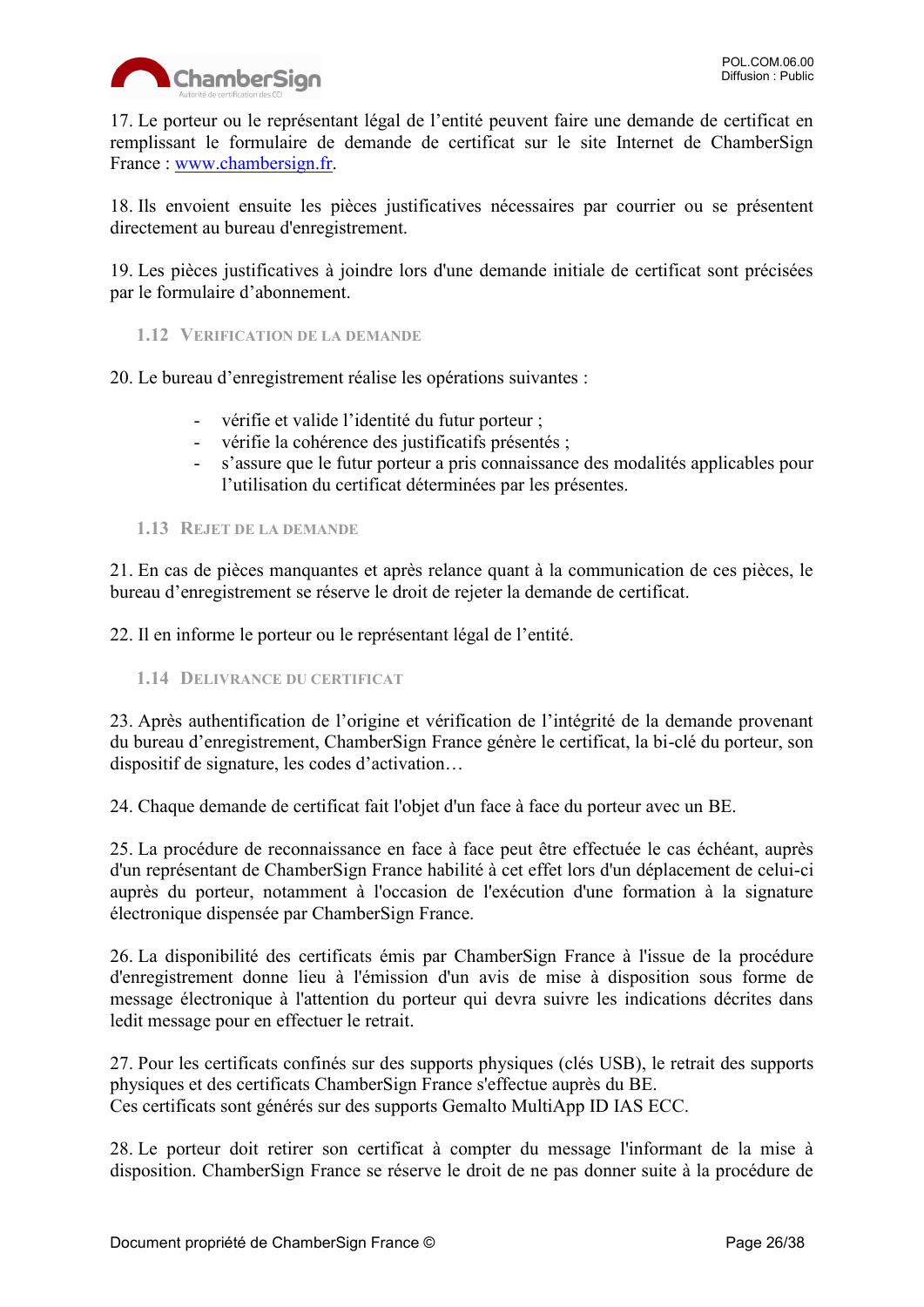

délivrance du certificat si le porteur ne s'est pas présenté pour retirer son certificat 2 mois après ledit message.

<span id="page-26-0"></span>**1.15 ACCEPTATION DU CERTIFICAT**

29. ChamberSign France est informée du retrait de chaque certificat. Le porteur doit tester son certificat au moyen du service prévu à cet effet sur le site internet de ChamberSign France.

30. Le porteur est tenu d'avertir ChamberSign France de toute inexactitude ou défaut de Certificat dans les sept jours ouvrés consécutifs au retrait du Certificat, afin que celui-ci soit révoqué et qu'un autre lui soit fourni.

31. Le porteur teste et accepte explicitement son certificat.

<span id="page-26-1"></span>**1.16 ASSISTANCE**

32. Afin d'accompagner le porteur, une notice technique d'utilisation du certificat lui est délivrée au moment du face à face et une assistance téléphonique ou hot line est mise à sa disposition au 08 92 23 02 52 (0,34 Euros TTC la minute France Métropolitaine uniquement) de 9 heures à 12 heures et de 14h à 17h, les jours ouvrés.

33. Un tutoriel ainsi qu'une foire aux questions sont disponibles sur le site internet de ChamberSign France à l'adresse suivante : [http://www.chambersign.fr.](http://www.chambersign.fr/)

<span id="page-26-2"></span>**1.17 RENOUVELLEMENT**

34. Le certificat objet des présentes ne fait pas l'objet de renouvellement.

<span id="page-26-3"></span>**1.18 MODIFICATION DU CERTIFICAT**

35. La modification d'un certificat correspond à des modifications d'informations sans changement de la clé publique. ChamberSign France ne procède à aucune modification d'un certificat ; en cas de modification des informations contenues dans le certificat, une nouvelle demande de certificat doit être faite, selon les modalités définies par les paragraphes 68 et 88 des présentes CGU.

<span id="page-26-4"></span>**CONDITIONS D'USAGE DES CERTIFICATS ET LIMITES**

36. L'utilisation de la clé privée du porteur et du certificat doit rester strictement limitée aux services de signature électronique.

37. Les certificats ne doivent pas être utilisés à des fins personnelles.

38. A des fins de signature, les certificats ne peuvent pas être utilisés pour des transactions excédant le montant de 500 000 €.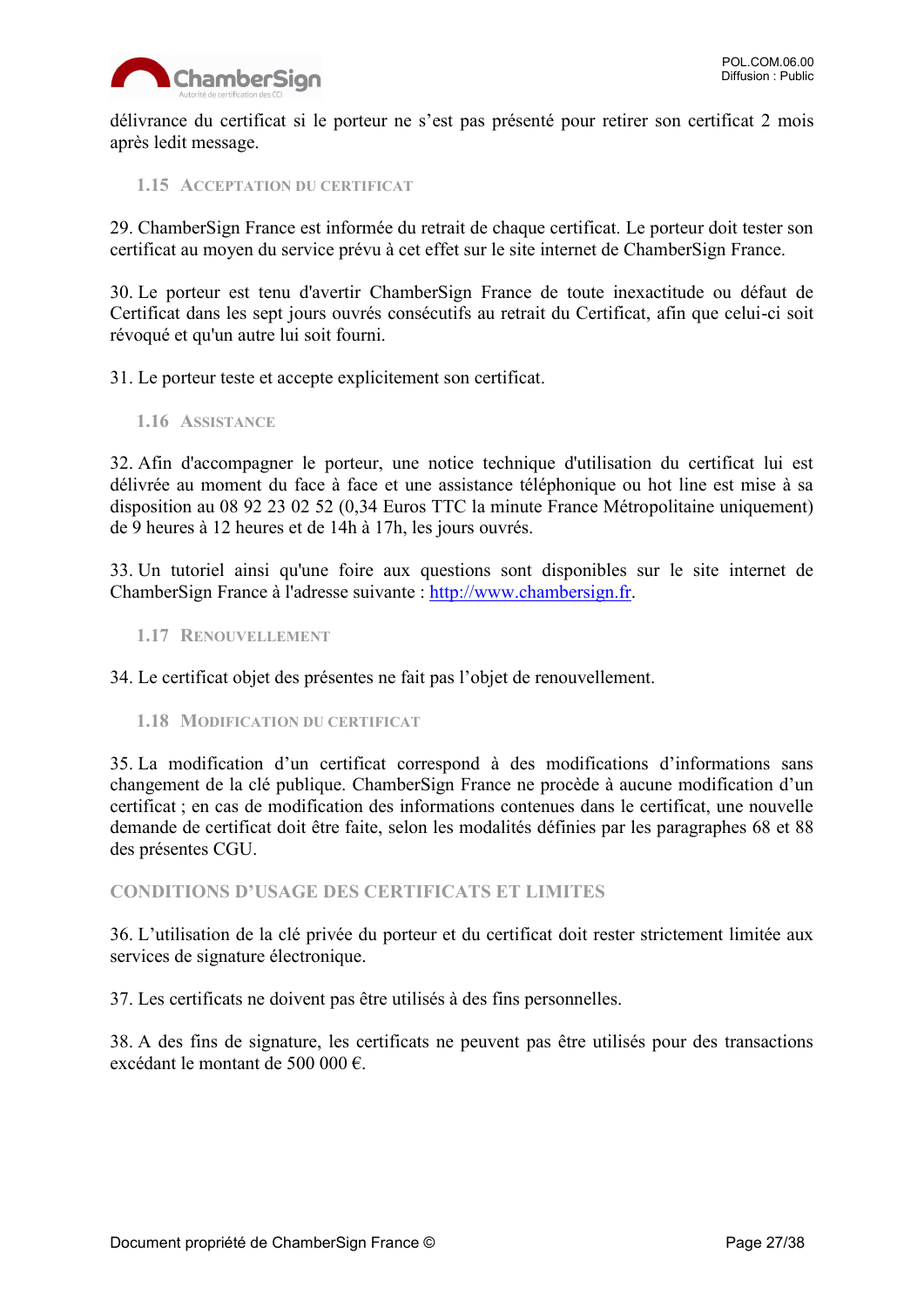

# <span id="page-27-0"></span>**PROCEDURE DE VERIFICATION DES CERTIFICATS**

39. ChamberSign France s'engage à mettre à disposition un service de consultation sur son site internet [www.chambersign.fr](http://www.chambersign.fr/) permettant de vérifier la validité des certificats qu'elle a émis.

40. Ce service est disponible 24h/24.

41. Les informations mises à disposition de l'utilisateur du certificat par ChamberSign lui permettent de vérifier et de valider, préalablement à son utilisation, le statut d'un certificat et de l'ensemble de la chaîne de certification correspondante, c'est-à-dire de vérifier les signatures des certificats de la chaîne, les signatures garantissant l'origine et l'intégrité des LCR / LAR.

#### <span id="page-27-1"></span>**REVOCATION DU CERTIFICAT**

42. Le Certificat pourra être révoqué à tout moment soit par fax, soit par lettre recommandée avec demande d'avis de réception auprès du BE, soit en ligne à partir du site Internet suivant : [www.chambersign.fr.](http://www.chambersign.fr/)

43. Un certificat peut être révoqué notamment pour les causes suivantes :

- modification d'une information contenue dans le certificat ;
- informations inexactes fournies dans le dossier d'enregistrement ;
- non-paiement du prix du certificat par le représentant légal ou le porteur ;
- compromission possible ou avérée de la clé privée du porteur ;
- non-respect par le porteur des règles d'utilisation du certificat ;
- non-respect par le porteur et/ou l'entité des obligations de la PC de ChamberSign France ;
- réalisations d'opérations frauduleuses ;
- résiliation de l'abonnement ;
- demande de révocation du certificat ;
- départ, mutation, décès du porteur ;
- cession ou cessation d'activité de l'entité du porteur.

44. La demande de révocation peut émaner des personnes suivantes :

- le porteur :
- un représentant légal de l'entité ;
- ChamberSign France.

45. Lorsque plusieurs certificats sont stockés sur le même support par le porteur, le porteur doit révoquer l'ensemble de ces certificats.

46. La demande de révocation peut être effectuée 24h/24 sur le site Internet de ChamberSign France.

47. La demande de révocation fait l'objet d'une procédure de vérification des informations relatives au demandeur et de son autorité par rapport au certificat.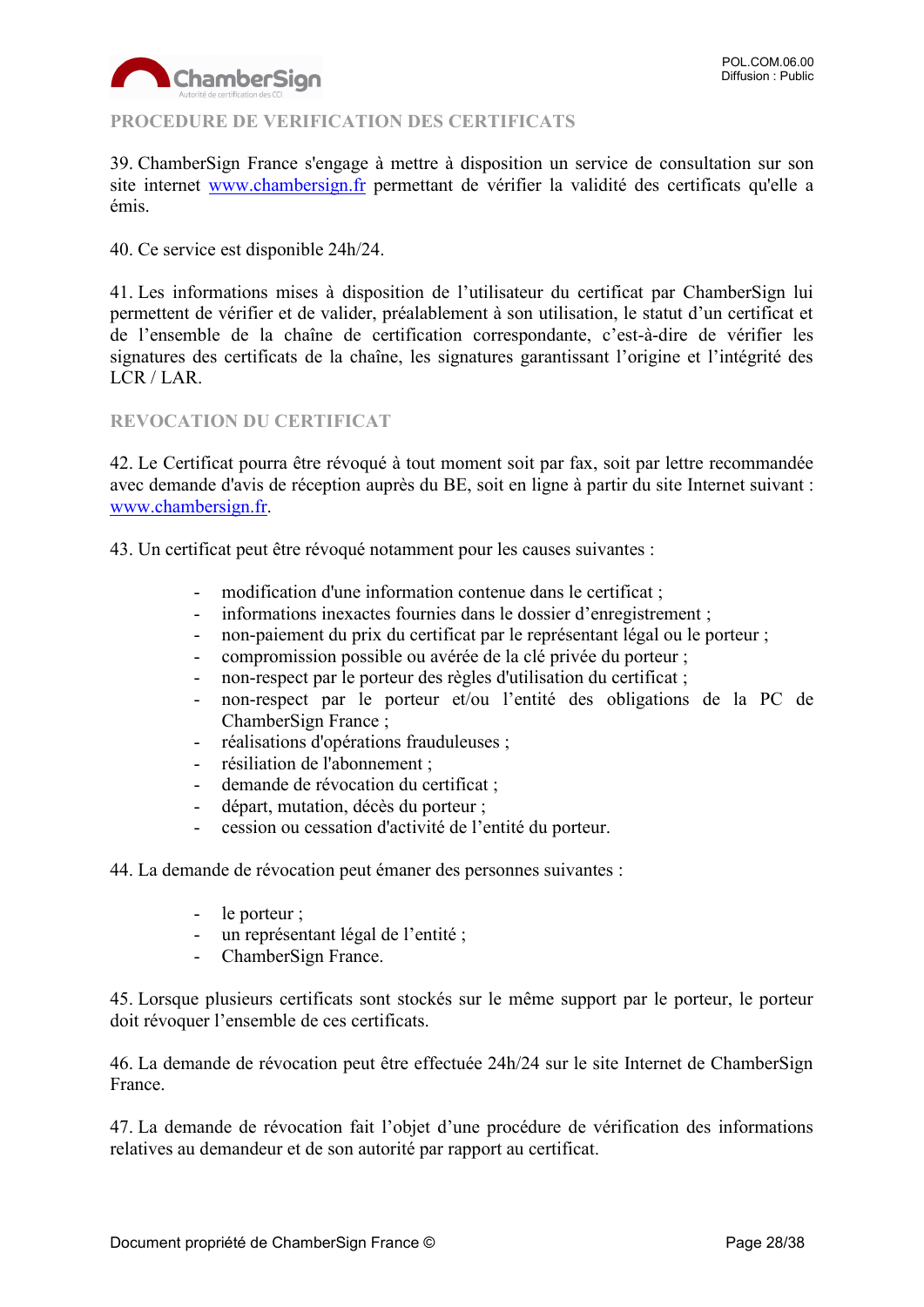

48. Le porteur reçoit une confirmation par e-mail de cette révocation.

49. Le porteur reconnaît et accepte que toute utilisation du certificat après avoir eu connaissance de la survenance d'un des événements susmentionnés, soit à ses risques et périls, sans préjudice de toute action en responsabilité que ChamberSign France se réserve le droit d'exercer contre le porteur.

#### <span id="page-28-0"></span>**OBLIGATIONS DE CHAMBERSIGN**

50. ChamberSign France attribue à sa PC un OID qui est porté dans les certificats correspondants qu'elle s'engage à faire évoluer en cas d'évolution de sa PC.

51. Elle s'engage au contrôle par le Bureau d'Enregistrement de l'identification du Porteur et du Représentant Légal se présentant pour obtenir un Certificat de signature.

52. ChamberSign France s'engage à réaliser les prestations de certification selon les modalités et dans les limites des présentes conditions générales.

53. ChamberSign France s'engage à démontrer aux utilisateurs de ses certificats qu'elle a émis un certificat pour un porteur donné et que ce porteur a accepté le certificat.

54. Elle s'engage à tout mettre en oeuvre pour créer et émettre des certificats contenant des informations réputées exactes.

55. Pour cela, ChamberSign France s'engage à s'assurer que le dossier de demande de certificat est complet, que les pièces fournies sont apparemment conformes.

56. Elle s'engage à ce que le certificat de signature électronique soit délivré au porteur dans un délai de 48 heures à compter de la remise d'un dossier complet au bureau d'enregistrement.

57. Elle s'engage à établir, par l'émission d'un certificat, un lien entre l'identité d'une personne et les informations contenues dans ledit certificat.

58. Dans l'hypothèse où le représentant légal aurait recours aux services d'un délégataire, le Bureau d'Enregistrement s'engage à effectuer le contrôle de l'identité du délégataire et la vérification de l'existence du contrat de mandat entre le représentant légal et le délégataire.

59. ChamberSign France prend toutes les mesures raisonnables pour s'assurer que les porteurs sont au courant de leurs droits et obligations concernant l'utilisation et la gestion des clés, des certificats et de l'équipement et des logiciels utilisés aux fins de l'IGC.

60. ChamberSign France prend les dispositions nécessaires pour couvrir ses responsabilités liées à ses opérations et/ou activités et posséder la stabilité financière et les ressources exigées pour fonctionner en conformité avec la PC.

61. ChamberSign France a un devoir général de surveillance quant à la sécurité et l'intégrité des certificats délivrés par elle-même ou l'une de ses composantes.

62. ChamberSign France s'engage sur le bon fonctionnement des certificats qu'elle délivre.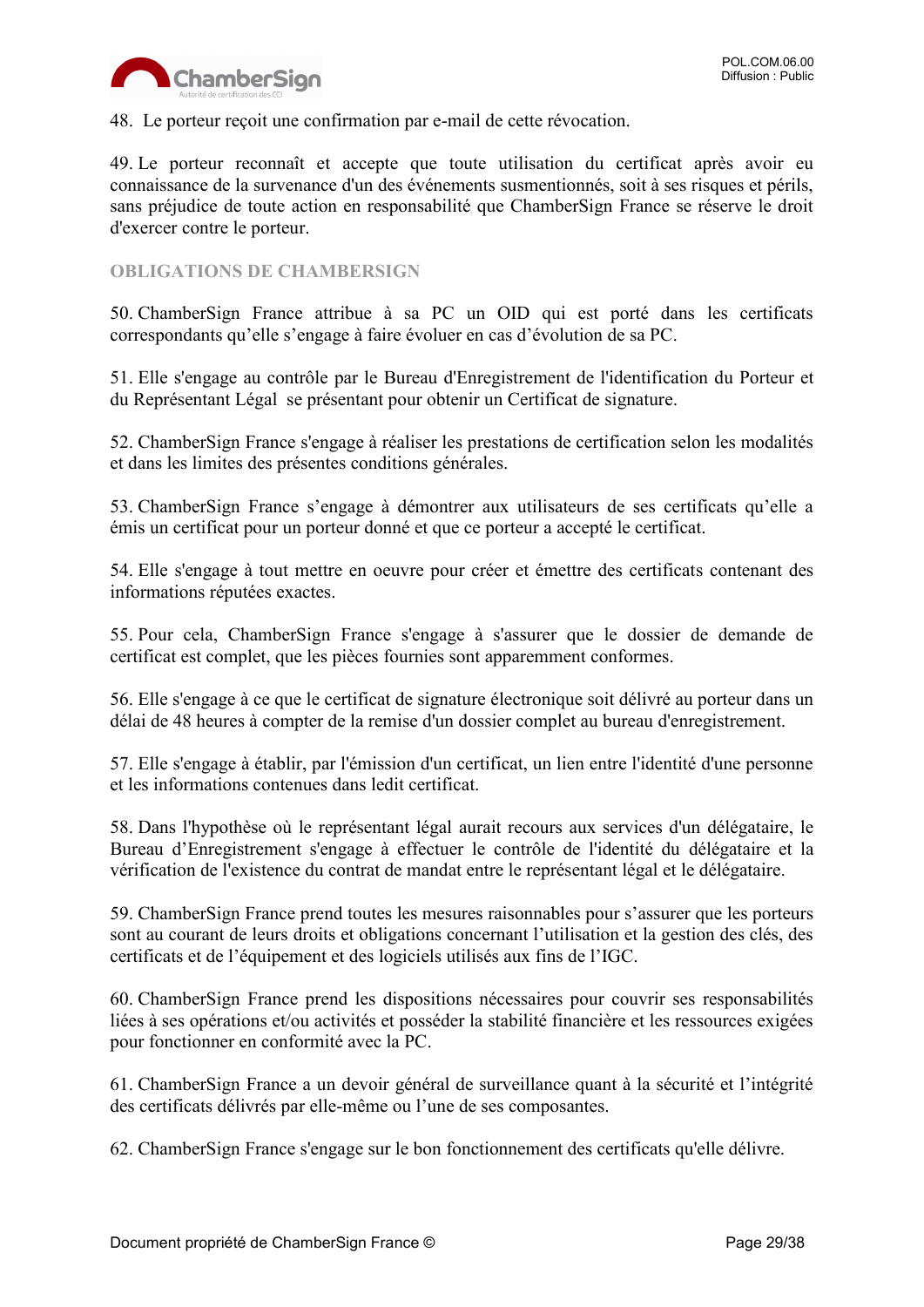

<span id="page-29-0"></span>63. Le porteur s'engage à fournir toutes informations utiles, exactes et à jour pour la création et la gestion des certificats pendant toute la durée du contrat.

64. Le porteur est garant de l'exactitude des informations fournies et de l'exhaustivité des pièces justificatives nécessaires, à l'enregistrement conformément à l'article Demande de certificats et renouvellement des présentes conditions générales.

65. Il reconnaît et accepte que les informations fournies à ce titre soient conservées et utilisées par ChamberSign France pour gérer les certificats dans les conditions prévues par la loi et en particulier celles relatives à la protection des données personnelles.

66. Le porteur informe ChamberSign France de toute modification concernant les informations contenues dans son certificat.

67. ChamberSign France se réserve la faculté de procéder à des vérifications aléatoires concernant l'actualité des informations contenues dans le certificat.

68. Les modifications concernant les informations contenues dans le certificat doivent être adressées par courrier avec les pièces justificatives requises au BE de rattachement, dans un délai de 30 jours à compter de leur survenance. A défaut, ChamberSign France se réserve le droit, le délai écoulé, de révoquer le Certificat (ou résilier les conditions générales d'utilisation).

69. Le porteur reconnaît être informé des conditions d'installation des certificats de ChamberSign France. En particulier, le certificat fait l'objet d'un tutoriel disponible sur le site Internet de ChamberSign France.

70. Le porteur choisit le matériel et les logiciels offrant une sécurité en adéquation avec ses besoins pour l'installation et la protection des certificats et des supports physiques.

71. Le porteur s'engage à respecter les usages autorisés des bi-clés et des certificats.

72. Le porteur protège sa clé privée par des moyens appropriés à son environnement.

73. Le porteur protège ses données d'activation et, le cas échéant, les met en œuvre.

74. Le porteur protège l'accès à sa base de certificats.

75. Le porteur respecte les conditions d'utilisation de sa clé privée et du certificat correspondant.

76. Le porteur doit faire, sans délai, une demande de révocation de son certificat auprès du Bureau d'Enregistrement ou sur le site [www.chambersign.fr,](http://www.chambersign.fr/) en cas de compromission ou de suspicion de compromission de sa clé privée (ou de ses données d'activations).

77. Le porteur s'engage à ne pas délivrer le certificat qui lui est attribué ni les codes de protection de ce certificat.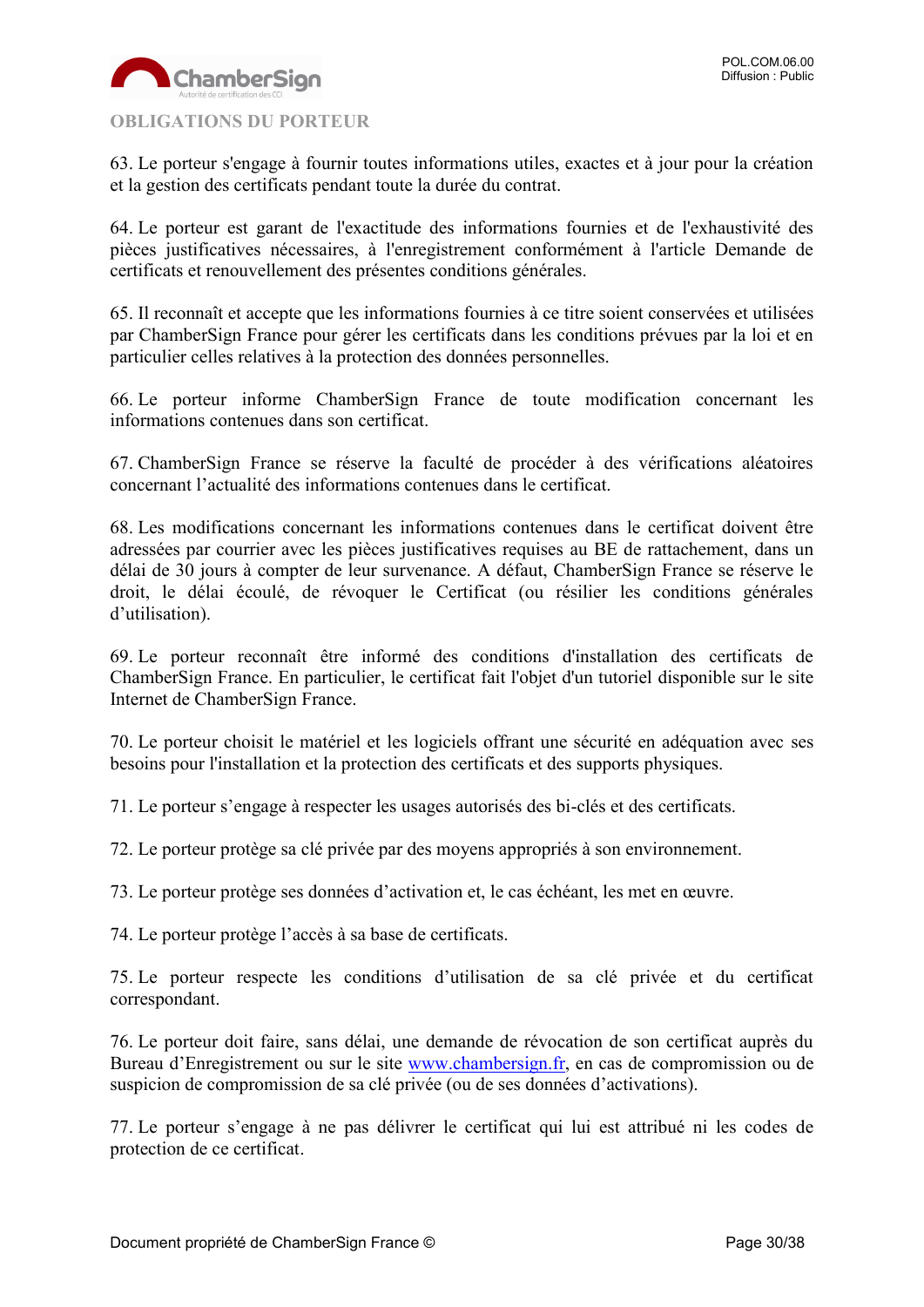

78. Le porteur est informé que les informations personnelles d'identité pourront être utilisées comme éléments d'authentification lors de la demande de révocation.

# <span id="page-30-0"></span>**OBLIGATIONS DES UTILISATEURS DE CERTIFICATS**

79. Les utilisateurs de certificat s'engagent à respecter les stipulations des présentes conditions générales.

80. Les utilisateurs de certificats vérifient et respectent l'usage pour lequel un certificat a été émis.

81. Les utilisateurs de certificats contrôlent que le certificat émis par ChamberSign France est référencé au niveau de sécurité et pour le service de confiance requis par l'application.

82. Lorsque le porteur n'est pas le représentant légal de l'entité, il incombe à l'utilisateur de vérifier que le porteur dispose, à la date de signature, des pouvoirs nécessaires pour engager l'entité pour l'acte concerné.

83. Pour chacun des certificats de la chaîne de certification, du certificat du porteur jusqu'à l'autorité de certification racine, les utilisateurs vérifient l'état du certificat et notamment la signature numérique de ChamberSign France, émettrice du certificat considéré, et contrôlent la validité de ce certificat.

84. Les utilisateurs de certificats vérifient et respectent les obligations des utilisateurs de certificats exprimés dans la PC applicable.

#### <span id="page-30-1"></span>**OBLIGATIONS DU REPRESENTANT LEGAL**

85. Le représentant légal s'engage à respecter les stipulations des présentes conditions générales.

86. Le représentant légal est responsable de la gestion des certificats délivrés à ses employés ou agents dans le cadre du contrat d'abonnement de façon, et s'engage à faire en sorte que tout porteur de certificat délivré dans le cadre de ce contrat d'abonnement respecte les obligations qui y sont afférentes et qu'aucune fraude ou erreur n'est commise. A ce titre, le représentant légal s'assure notamment que le porteur :

- n'utilise pas les certificats à des fins personnelles ;
- communique les informations utiles à la création du certificat et les éventuelles modifications pendant toute la durée du contrat d'abonnement ;
- respecte la procédure de révocation décrite à l'article Révocation ;
- conserve secrètes et de manière sécurisée, les données confidentielles et le support physique du certificat.

87. Le représentant légal s'engage à fournir toutes informations utiles, exactes et à jour pour la création et la gestion des certificats pendant toute la durée du contrat.

88. Les modifications concernant les informations contenues dans le certificat doivent être adressées par courrier avec les pièces justificatives requises au BE de rattachement, dans un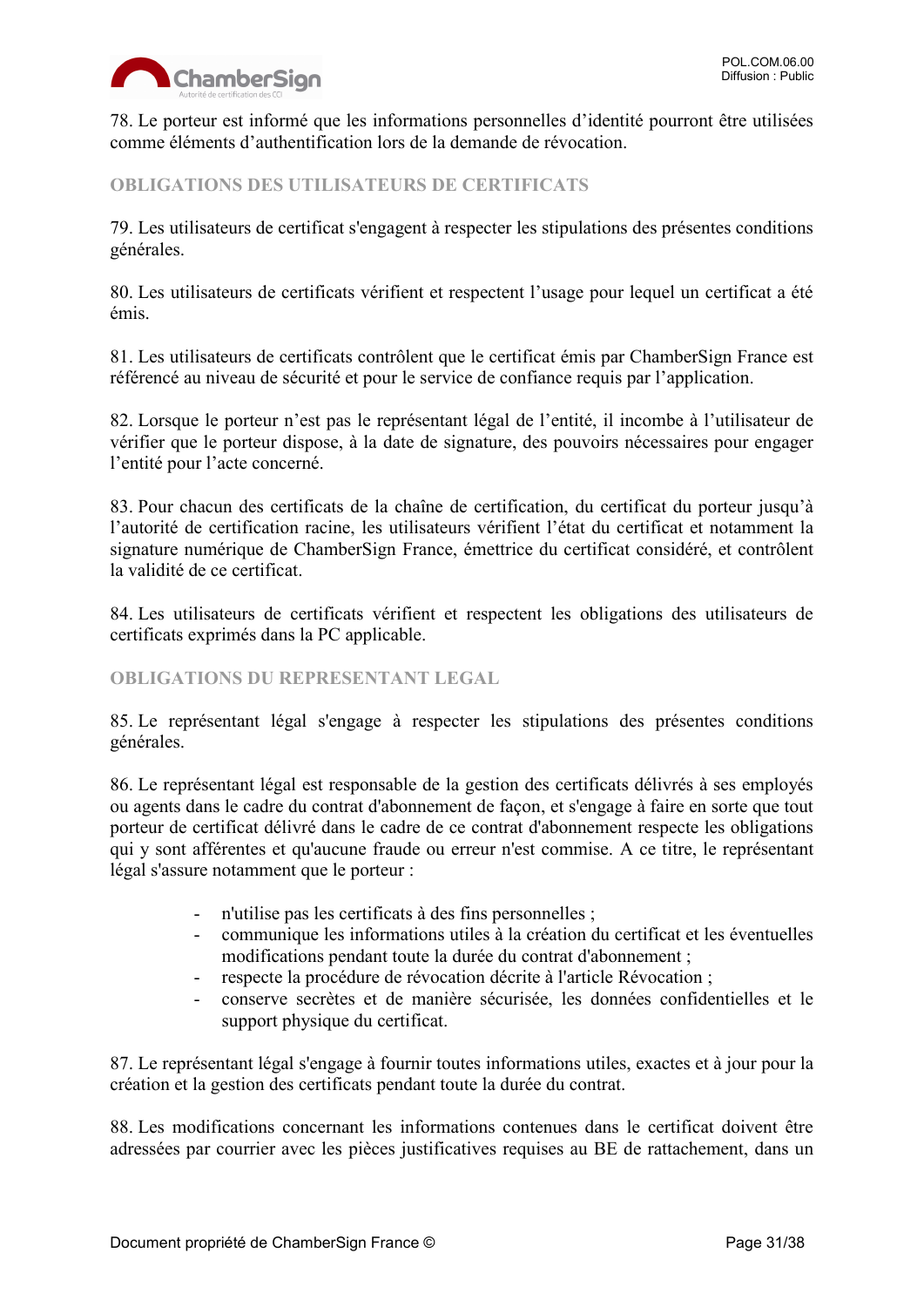

délai de 30 jours à compter de leur survenance. A défaut, ChamberSign France se réserve le droit, le délai écoulé, de révoquer le Certificat (ou résilier le contrat d'abonnement).

89. Le représentant légal est garant de l'exactitude des informations fournies et de l'exhaustivité des pièces justificatives nécessaires, à l'enregistrement conformément à l'article Demande de certificats et Renouvellement des présentes conditions générales.

90. Il reconnaît et accepte que les informations fournies à ce titre soient conservées et utilisées par ChamberSign France pour gérer les certificats dans les conditions prévues par la loi et en particulier celles relatives à la protection des données personnelles.

91. Le représentant légal reconnaît être informé des conditions d'installation des certificats de ChamberSign France. En particulier, le certificat fait l'objet d'un tutoriel disponible sur le site Internet de ChamberSign France.

92. Le représentant légal choisit le matériel et les logiciels offrant une sécurité en adéquation avec leurs besoins pour l'installation et la protection des certificats et des supports physiques.

# <span id="page-31-0"></span>**PRIX**

93. Le prix du service de certification de signature est déterminé dans les conditions tarifaires émises par ChamberSign France.

94. Les modes de règlement acceptés sont les suivants :

- \* Carte bleue ;
- \* Virement ;
- \* Chèque.

95. Aucun escompte n'est accordé en cas de règlement anticipé.

- 96. ChamberSign France se réserve le droit de refacturer au porteur les frais bancaires dans le cas où le chèque serait émis sans provision, ainsi que les frais engendrés en cas d'erreur de paiement de la part du porteur.
- 97. Le certificat est réglé à la date du face à face.
- 98. En cas de non règlement dans les délais, il sera dû conformément à la loi n° 2001-420, une indemnité calculée sur la base du taux appliqué par la banque centrale européenne à son opération de refinancement la plus récente majoré de 10 points de pourcentage.
- 99. Ces pénalités seront applicables dès le jour suivant la date prévue au règlement de la facture et seront exigibles sans qu'aucun rappel ne soit nécessaire.
- 100.En cas de non règlement, ChamberSign France se réserve le droit de révoquer le certificat sans ouvrir droit à dommages et intérêts ni remplacements.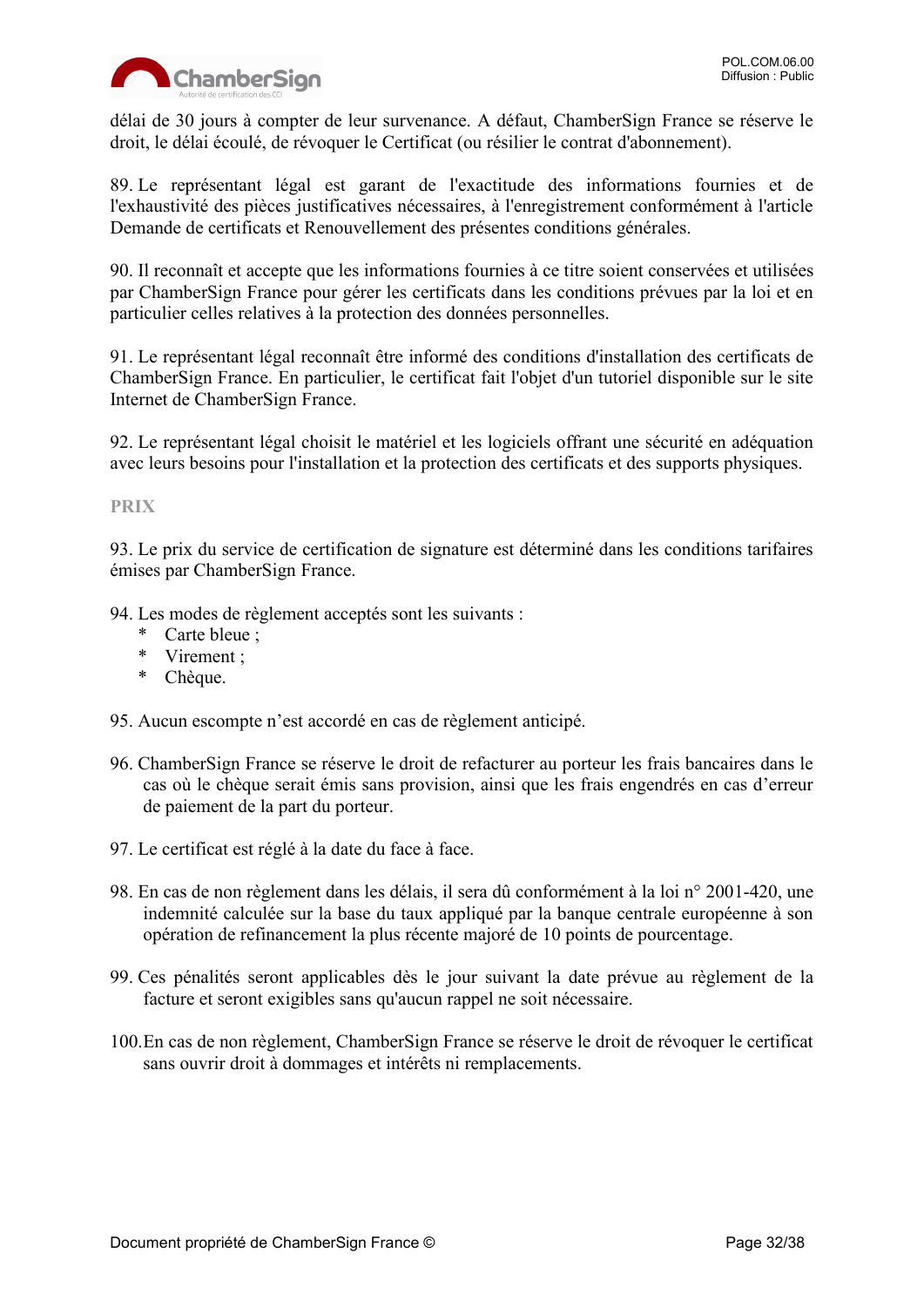

#### <span id="page-32-0"></span>**GARANTIES ET LIMITES DE GARANTIES**

- <span id="page-32-1"></span>**1.19 GARANTIES**
- 101.ChamberSign France garantit et maintient la cohérence de sa DPC avec sa PC.
- 102.ChamberSign France s'engage à protéger et garantir l'intégrité et la confidentialité des clés secrètes et/ou privées.
- <span id="page-32-2"></span>103.ChamberSign France garantit la sécurité des clés qu'elle remet.
	- **1.20 LIMITES DE GARANTIE**
- 104.ChamberSign France ne garantit en aucun cas le contenu des messages signés en utilisant son certificat, et seul le porteur est responsable vis-à-vis des tiers du contenu de ces envois.

#### <span id="page-32-3"></span>**RESPONSABILITE**

- 105.ChamberSign France est responsable de la conformité de sa politique de certification, avec les exigences émises par la PC-Type.
- 106.ChamberSign France assume toute conséquence dommageable résultant du non-respect de sa PC par elle-même ou l'une de ses composantes.
- 107.De plus, ChamberSign France reconnaît engager sa responsabilité en cas de faute ou de négligence, d'elle-même ou de l'une de ses composantes, quelle qu'en soit la nature et la gravité, qui aurait pour conséquence la lecture, l'altération ou le détournement des données personnelles des porteurs à des fins frauduleuses, que ces données soient contenues ou en transit dans les applications de gestion des certificats de ChamberSign France.
- 108.Elle est responsable du maintien du niveau de sécurité de l'infrastructure technique sur laquelle elle s'appuie pour fournir ses services.
- 109.Toute modification ayant un impact sur le niveau de sécurité fourni doit être approuvée par les instances de haut niveau de l'AC.
- 110.Seules les informations pertinentes de la PC mise en place par l'AC figurent dans les conditions générales d'utilisation.
- 111.ChamberSign France ne saurait être tenue responsable du préjudice causé par un usage du certificat dépassant les limites de l'usage autorisé et du plafond des transactions fixé par les présentes.
- 112.La responsabilité de ChamberSign France ne saurait être engagée en cas d'informations inexactes dues à de fausses déclarations, à de faux documents ou à l'absence d'information des modifications survenues dans la situation du porteur ou du représentant légal lors de la création ou en cours de validité du certificat, que la fausse déclaration, le faux document ou l'omission soit intentionnel ou pas.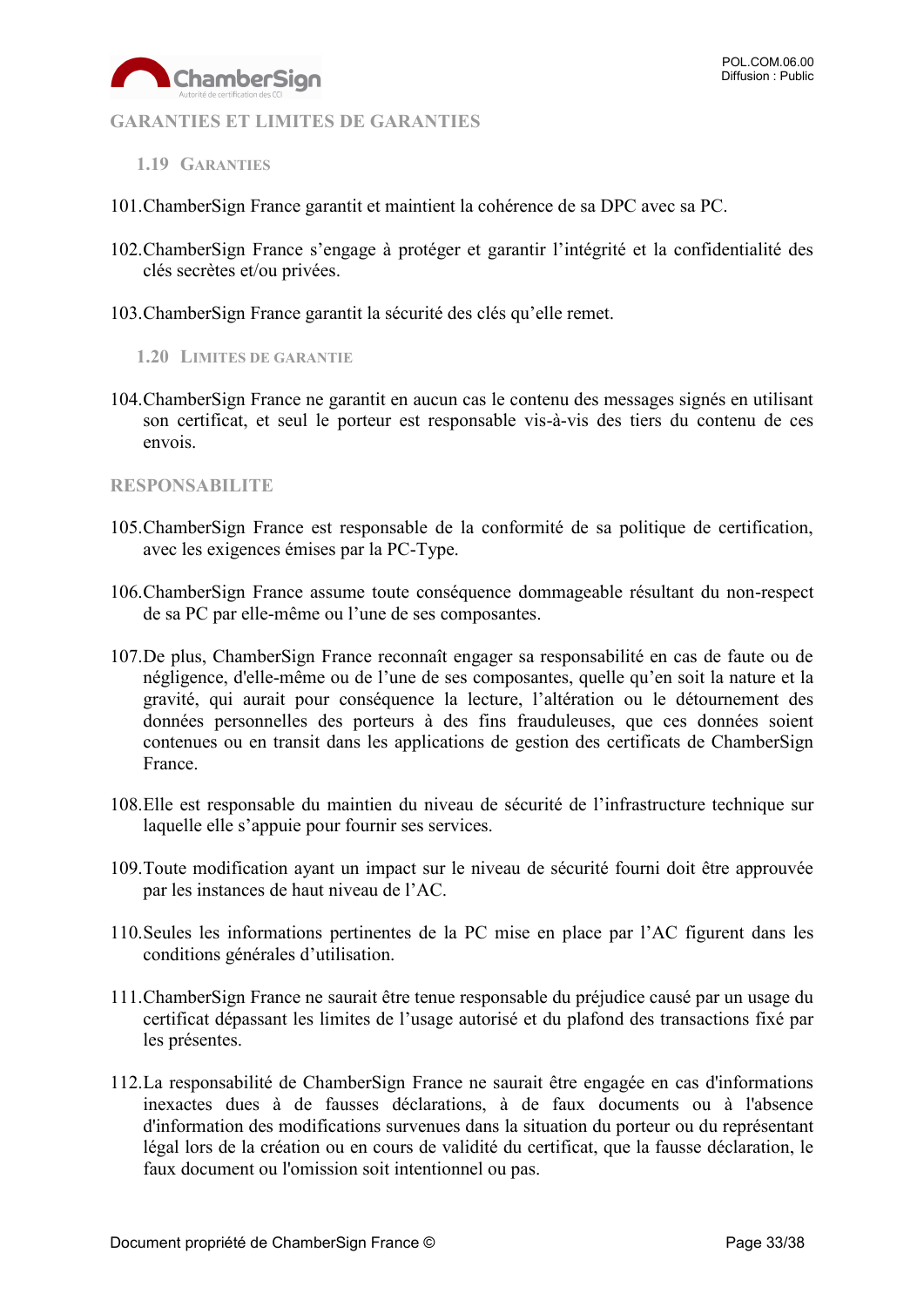

- 113.ChamberSign France n'assume aucun engagement, ni aucune responsabilité quant aux conséquences des retards de transmission, altération, erreurs ou pertes de tout message électronique, lettre ou document signés.
- 114.Sans préjudice de l'article Assurance, ChamberSign France ne sera en aucun cas tenue responsable des dommages indirects tels que, par exemple, tout préjudice financier ou commercial, perte de bénéfice ou d'exploitation, trouvant leur origine ou étant la conséquence de l'abonnement ou inhérents à l'utilisation des certificats émis par ChamberSign France.
- 115.Elle n'assume aucun engagement ni responsabilité quant à l'utilisation d'un certificat par le porteur, le représentant légal ou l'utilisateur du certificat non conforme aux dispositions des présentes Conditions Générales, notamment pour ce qui concerne les procédures de contrôle de validité du certificat lors d'une transaction.
- 116.Par ailleurs, ChamberSign France ne saurait être responsable des phénomènes liés à l'usure normale des médias informatiques, et notamment de la détérioration des informations portées sur lesdits médias due à l'influence des champs magnétiques.
- 117.ChamberSign France ne saurait être tenue pour responsable des dommages liés notamment à une interruption ou un dysfonctionnement des services et applications de l'utilisateur de certificats.
- 118.Si le représentant légal a fait l'acquisition d'un ou plusieurs supports physiques, ChamberSign France n'est responsable que de leur délivrance physique.
- 119.En cas de dysfonctionnement du support physique ou de son logiciel pilote associé, CSF en assure le remplacement.
- 120.ChamberSign France ne saurait être responsable de l'usage de la clé privée du porteur, qui en a la responsabilité personnelle. Tout dommage lié à la compromission de la clé privée est à la charge du représentant légal.
- 121.ChamberSign France ne saurait voir sa responsabilité engagée du fait d'une utilisation illicite du certificat dès lors que le représentant légal ou le porteur n'aura pas effectué une demande de révocation conformément aux présentes conditions générales.

# <span id="page-33-0"></span>**ASSURANCE**

- 122.ChamberSign France a souscrit, pour l'ensemble des dommages corporels, matériels et immatériels résultant de son activité, auprès de Gras Savoye une assurance couvrant les conséquences de sa responsabilité civile professionnelle.
- 123.Aux termes du contrat d'assurance souscrit par ChamberSign France, le porteur pourra bénéficier du remplacement du Certificat perdu, ou volé.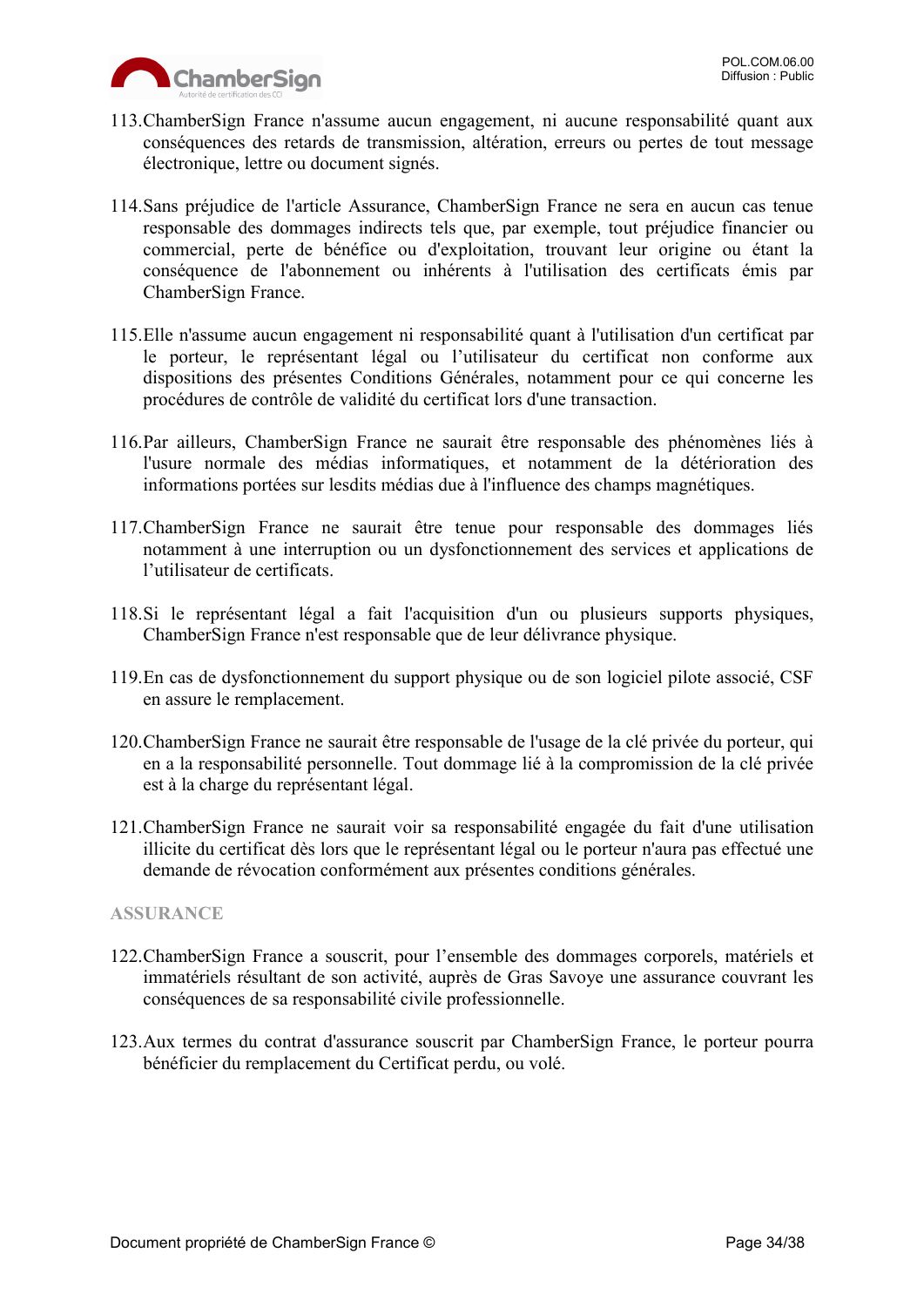

<span id="page-34-0"></span>124.Dans le cadre des présentes, l'ensemble des informations est confidentiel et recouvre toutes informations ou toutes données communiquées par les parties par écrit ou oralement.

125.Les parties s'engagent à :

- traiter les informations confidentielles avec le même degré de protection qu'elles accordent à leurs propres informations confidentielles de même importance ;
- garder les informations confidentielles et qu'elles ne soient pas divulguées ni susceptibles de l'être directement ou indirectement à tout tiers ;
- éviter que les informations confidentielles ne soient ni copiées, ni reproduites, ni dupliquées, en partie ou en totalité, lorsque de telles copies, reproductions ou duplications ne sont pas directement liées à l'exécution des présentes.

#### <span id="page-34-1"></span>**PROPRIETE INTELLECTUELLE**

126.Les parties déclarent et garantissent avoir la libre disposition des marques, noms, dénominations, et autres signes distinctifs destinés à être utilisés dans le cadre des présentes.

#### <span id="page-34-2"></span>**DONNEES A CARACTERE PERSONNEL**

- 127.Les données à caractère personnel recueillies par ChamberSign France pour les besoins de la délivrance et de la conservation des certificats peuvent l'être directement auprès de la personne concernée ou indirectement auprès du représentant légal et ne seront traitées que pour les fins en vue desquelles elles ont été recueillies.
- 128.ChamberSign France déclare et garantit que les données à caractère personnel collectées dans le cadre des présentes ainsi que les traitements dont elle est le responsable sont traitées conformément aux dispositions de la loi n°78-17 du 6 janvier 1978 relative à l'informatique, aux fichiers et aux libertés.
- 129.En particulier, ChamberSign France fait son affaire de l'observation vis-à-vis des personnes concernées par la collecte et le traitement de données à caractère personnel des informations prescrites à l'article 32 de la loi du 6 janvier 1978.
- 130.ChamberSign France assure la confidentialité et la sécurité des données collectées dans le cadre des présentes.
- 131.Toutefois, ces données pourront être transmises à l'opérateur technique de ChamberSign France, qui respecte la même politique de confidentialité que ChamberSign France.
- 132.Le représentant légal et le porteur peuvent écrire à ChamberSign France, à l'adresse suivante : ChamberSign France - 46 avenue de la Grande Armée - 75 017 Paris, pour exercer leurs droits d'accès, d'interrogation, d'opposition pour motif légitime, et de rectification à l'égard des informations les concernant et faisant l'objet d'un traitement par ChamberSign France, dans les conditions prévues par la loi du 6 janvier 1978.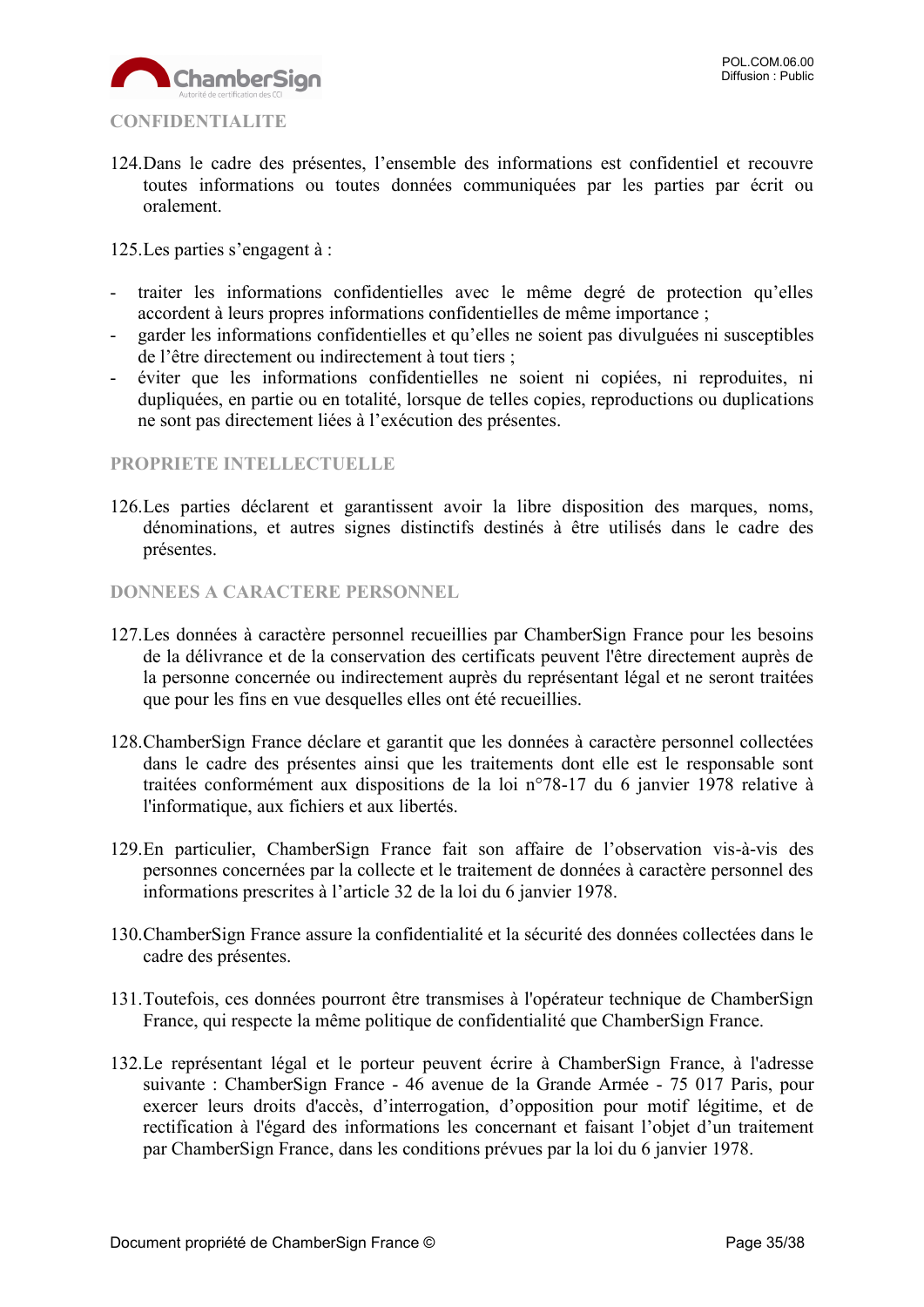133.Le représentant légal et le porteur disposent de la faculté de s'opposer, sans frais et sans motif, à ce que les données le concernant soient utilisées à des fins de prospection, notamment commerciale.

<span id="page-35-0"></span>**RESILIATION DE L'ABONNEMENT**

- 134.Le représentant légal ou le porteur pourra résilier l'abonnement à tout moment et sans cause.
- 135.Dans ce cas, il ne peut prétendre au remboursement des sommes déjà versées au titre de l'abonnement au service de certification de ChamberSign France.
- 136.De son côté, ChamberSign France pourra résilier l'abonnement de façon anticipée si le représentant légal ou le porteur ne respecte pas les obligations contractuelles mises à sa charge, après une mise en demeure par courrier recommandé avec accusé de réception, restée infructueuse pendant 30 jours.

137.L'abonnement est résilié de plein droit :

- en cas d'expiration de l'ensemble des certificats ;
- en cas de révocation des certificats ;
- en cas de non paiement du prix de l'abonnement.

Si après révocation, ChamberSign France reçoit de la même personne, une nouvelle demande de certificat, un nouveau dossier sera constitué et les Conditions Générales d'Utilisation seront alors à nouveau à signer.

138.En cas de résiliation intervenant avant la fin de la durée de validité attachée au certificat, pour un motif non imputable à ChamberSign France, le prix versé par le représentant légal ou par le porteur restera acquis à ChamberSign France.

<span id="page-35-1"></span>**BONNE FOI**

139.Les parties conviennent d'exécuter leurs obligations avec une parfaite bonne foi.

#### <span id="page-35-2"></span>**CONSERVATION**

- 140.ChamberSign France conservera les documents relatifs à la preuve du contrôle d'identification des porteurs pendant les délais prévus dans la politique de certification.
- 141. Les journaux d'évènement sont conservés sur site pendant une durée de 30 jours.

142. Après leur génération, ils sont archivés dans un bref délai et au plus tard sous le délai d'un jour et pendant cinq ans.

- 143.Les dossiers d'enregistrement sont archivés pendant une durée de 5 ans.
- 144.Les certificats de ChamberSign France et des porteurs, ainsi que les LCR émis par ChamberSign France sont archivés pendant une durée de 5 ans.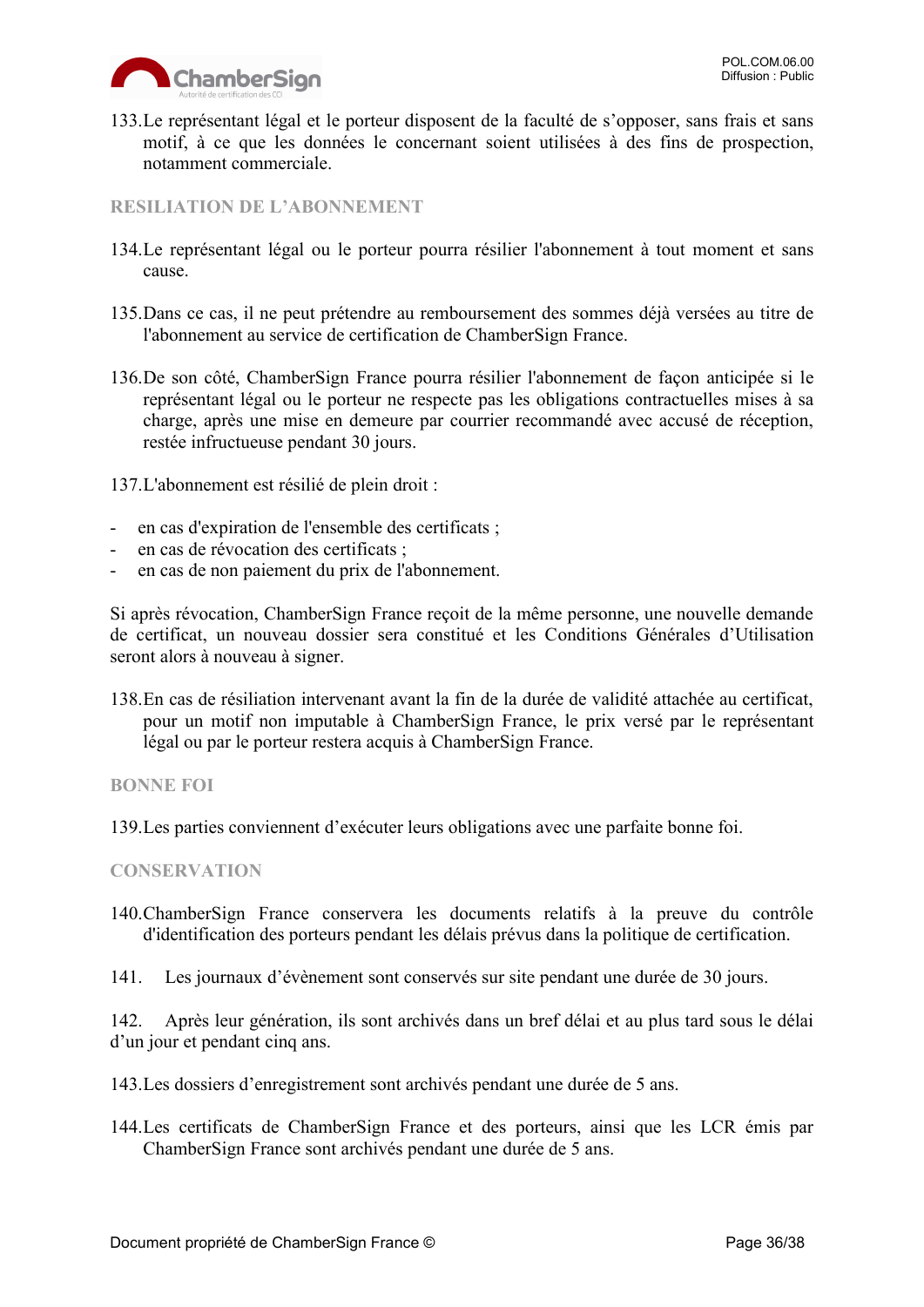

- 145.S'agissant des documents dont la durée d'archivage est supérieure à 5 ans, il revient au porteur de faire le nécessaire pour garantir l'archivage du certificat à des fins de vérification de la validité de la signature.
- 146.Les dossiers de demande de certificat acceptés sont archivés pendant une durée nécessaire aux besoins de fourniture de la preuve de la certification dans des procédures légales, conformément à la loi applicable.

#### <span id="page-36-0"></span>**NULLITE**

147.Si une ou plusieurs clauses des présentes conditions générales sont tenues pour non valables ou déclarées comme telles par une loi, un règlement ou par suite d'une décision définitive d'une juridiction compétente, les autres clauses conserveront leur pleine validité sauf en cas de caractère indissociable avec la stipulation litigieuse.

#### <span id="page-36-1"></span>**INTEGRALITE**

- 148.Les parties reconnaissent que les conditions générales, le formulaire d'abonnement, la grille tarifaire et la politique de certification de ChamberSign France ainsi que tout document contractuel relatif à la délivrance et à la gestion des certificats constituent l'intégralité du contrat.
- 149.En cas de contradiction, les dispositions des présentes prévaudront sur tout autre document constituant l'ensemble contractuel précédemment défini.
- 150.Ces documents ne pourront être modifiés que par avenant écrit ou échanges de correspondances datées et signées des deux parties.
- **LANGAGE – VERSION FAISANT FOI**
- 151 Les présentes conditions générales sont rédigées en langue française, toute traduction n'ayant qu'une vocation informative En cas de désaccord entre le texte original et toute version établie en une autre langue, l'original en français fera foi.

<span id="page-36-2"></span>**REGLEMENT DES LITIGES – TRIBUNAL COMPETENT – LOI APPLICABLE**

- 152 En cas de difficulté pour l'interprétation et l'exécution des documents contractuels ou de l'un de leurs avenants, les parties décident de soumettre cette difficulté à une procédure amiable et/ou de recourir, si nécessaire, à une expertise.
- 153 A défaut, compétence expresse est attribuée à une juridiction judiciaire.
- 154 Les présentes conditions générales sont régies par la loi française.
- 155 Il en est ainsi pour les règles de fond et les règles de forme et ce, nonobstant les lieux d'exécution des obligations substantielles ou accessoires.
- 156 Les lois françaises et normes applicables aux certificats de signature électronique à usage de signature sont notamment :